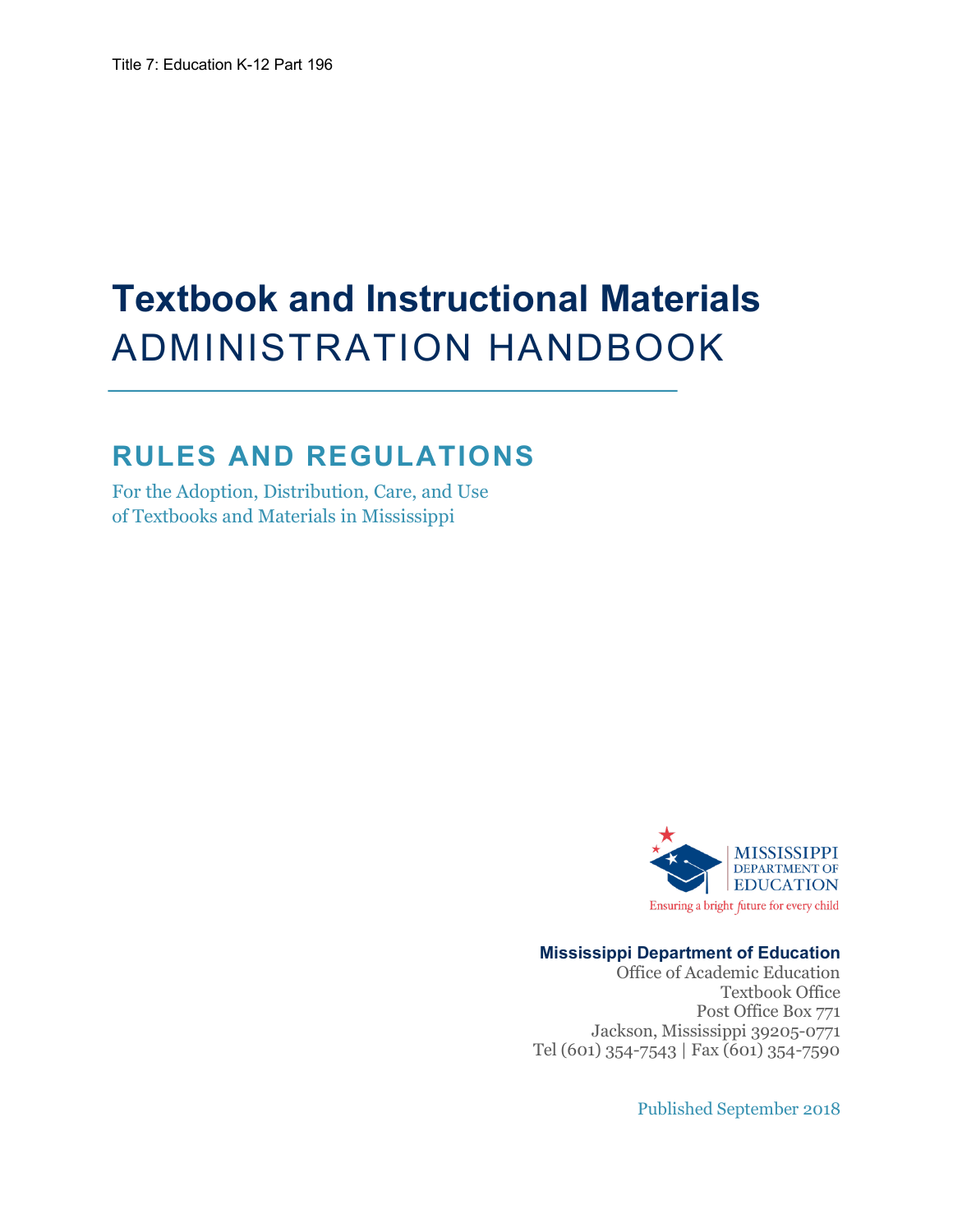# **MISSISSIPPI DEPARTMENT OF EDUCATION**

**Carey M. Wright, Ed.D. |** STATE SUPERINTENDENT OF EDUCATION

**Nathan Oakley, Ph.D. |** CHIEF ACADEMIC OFFICER

**Tenette Smith, Ed.D. |** BUREAU DIRECTOR, Office of Elementary Education and Reading

**Chauncey Spears |** OFFICE DIRECTOR, Textbook Office

The Mississippi Board of Education, the Mississippi Department of Education, the Mississippi School for the Arts, the Mississippi School for the Blind, the Mississippi School for the Deaf, and the Mississippi School for Mathematics and Science do not discriminate on the basis of race, sex, color, religion, national origin, age, or disability in the provision of educational programs and services or employment opportunities and benefits. The following office has been designated to handle inquiries and complaints regarding the non-discrimination policies of the abovementioned entities:

Director, Office of Human Resources Mississippi Department of Education 359 North West Street Suite 211 Jackson, Mississippi 39201 (601) 359-3511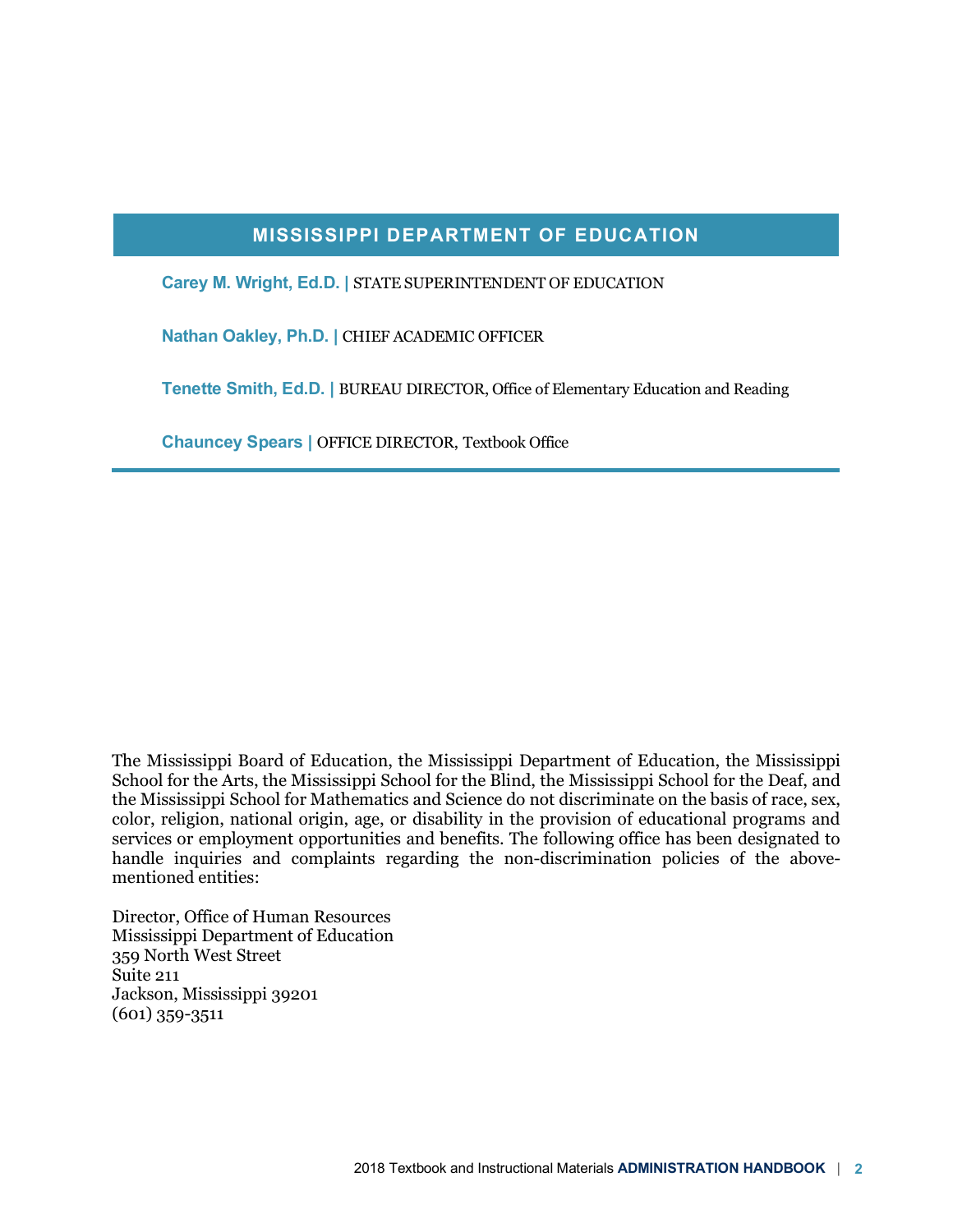# **TABLE OF CONTENTS**

|  |       | SECTION ONE: TEXTBOOK REGULATIONS AND REQUIREMENTS 6                                 |  |
|--|-------|--------------------------------------------------------------------------------------|--|
|  | I.    | Administration of the Textbook Adoption Program: Public Schools, Non-Public Schools, |  |
|  | ΙΙ.   | Acquisition/Requisition: Public Schools, Non-Public Schools, and                     |  |
|  | Ш.    |                                                                                      |  |
|  | IV.   | Petition Process: Public Schools, Non-Public Schools, and Special State Schools15    |  |
|  | V.    | Funding: Public Schools, Non-Public Schools, and Special State Schools17             |  |
|  | VI.   | Accounting and Condition of Textbooks: Public Schools, Non-Public Schools, and       |  |
|  | VII.  | Textbook Use: Public Schools, Non-Public Schools, and Special State Schools22        |  |
|  | VIII. | Textbook Inventory Management System: Public Schools, Non-Public Schools,            |  |
|  | IX.   |                                                                                      |  |
|  | Х.    |                                                                                      |  |
|  |       |                                                                                      |  |
|  | I.    |                                                                                      |  |
|  | ΙΙ.   |                                                                                      |  |
|  | III.  |                                                                                      |  |
|  | IV.   |                                                                                      |  |
|  | V.    |                                                                                      |  |
|  | VI.   |                                                                                      |  |
|  | VII.  |                                                                                      |  |
|  | VIII. |                                                                                      |  |
|  | IX.   |                                                                                      |  |
|  | Х.    |                                                                                      |  |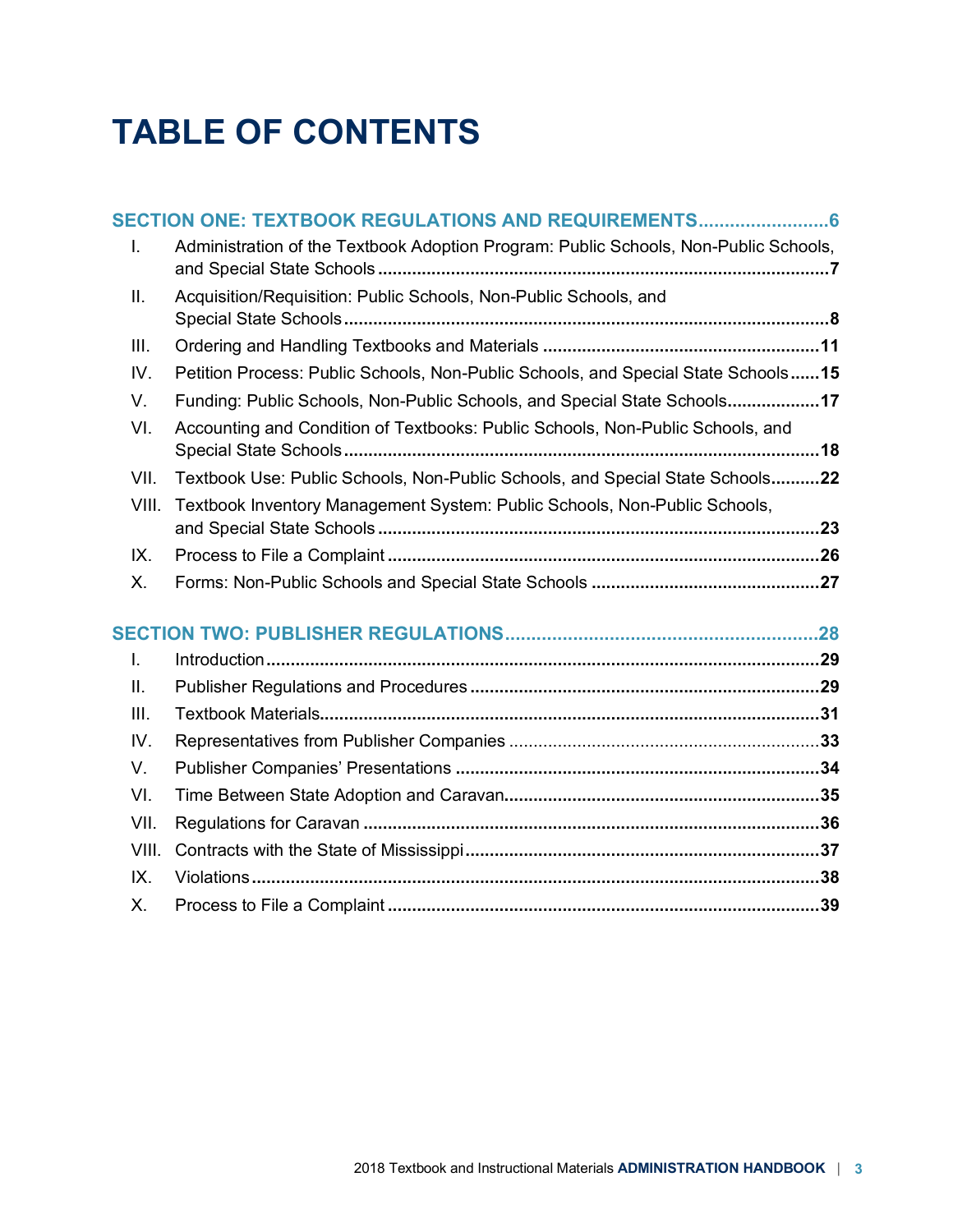# **INTRODUCTION**

Mississippi Code Ann. § 37-43-19, or the Textbook Law, authorizes the Mississippi Board of Education (MBE):

- a) To promulgate rules and regulations for the purchase, care, use, disposal, distribution and accounting for all books to be furnished under the terms of this chapter and to promulgate such other rules and regulations as may be necessary for the proper administration of this chapter.
- b) To adopt, contract for, and make available for purchase, cash or credit, basal, supplementary or alternative textbooks through twelve (12) grades as provided in the school curriculum, or for any other course that it may add thereto.
- c) To determine the period of contract for rated and adopted textbooks which shall not be for less than four  $(4)$  years nor more than five  $(5)$  years, with the right of the board, in its discretion, to renew or extend such contract from year to year for a period not exceeding two (2) additional years and to determine the conditions of the approval or forfeiture of a contract and such other terms and conditions as may be necessary and not contrary to law.
- d) To have complete power and authority over additions and amendments to textbooks, advertising for bids and the contents thereof, including auxiliary materials and workbooks, advertising on the protective covers of textbooks, bids and proposals, prices of textbooks, specimen copies, cash deposits, selection and adoption, distribution, fumigation, emergencies, selling to others, return of deposits, forfeiture of deposits, regulations governing deposits, renovation and repair of books, requisition, transportation or shipment of books, and any other acts or regulations, not contrary to law, that may be deemed necessary for furnishing and loaning free textbooks to the school children, as provided in this chapter.

The Mississippi Department of Education (MDE) is dedicated to providing all students access to high-quality instructional materials (HQIM) to support instruction in schools. Mississippi's defines HQIM as materials that are externally validated, comprehensive and aligned with the Mississippi College- and Career-Readiness Standards. This material includes engaging text and books – both digital and print, multimedia material, rigorous problems, and aligned assessments. HQIM can be used to identify students' areas of strength and opportunities for growth and are sequentially mapped and designed to prepare students to graduate ready for college and the workforce, educative for teachers, and accessible to students with differentiated needs.

When appropriated, funds for the procurement of textbooks must be used to purchase items that meet the definition of a textbook as stated in Miss. Code Ann. § 37-43-1: "Textbook shall be defined as any medium or manual of instruction, which contains a systematic presentation of the principles of a subject and which constitutes a major instructional vehicle for that subject."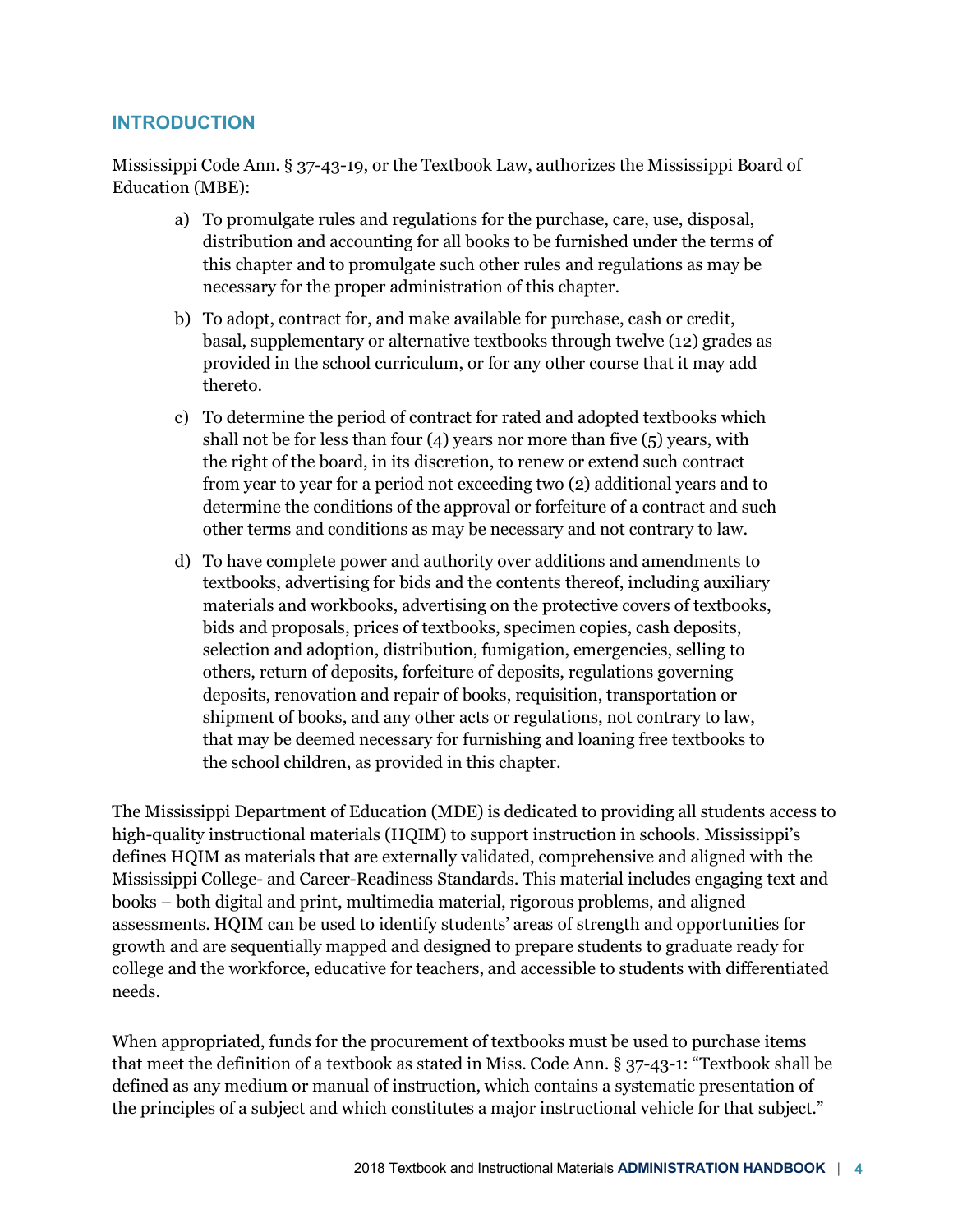This publication is designed to provide guidance and information for textbook publishing companies, public schools, non-public schools, and special state schools of Mississippi.

Textbook and instructional material issues not covered in this handbook should be directed to the MDE Textbook Office.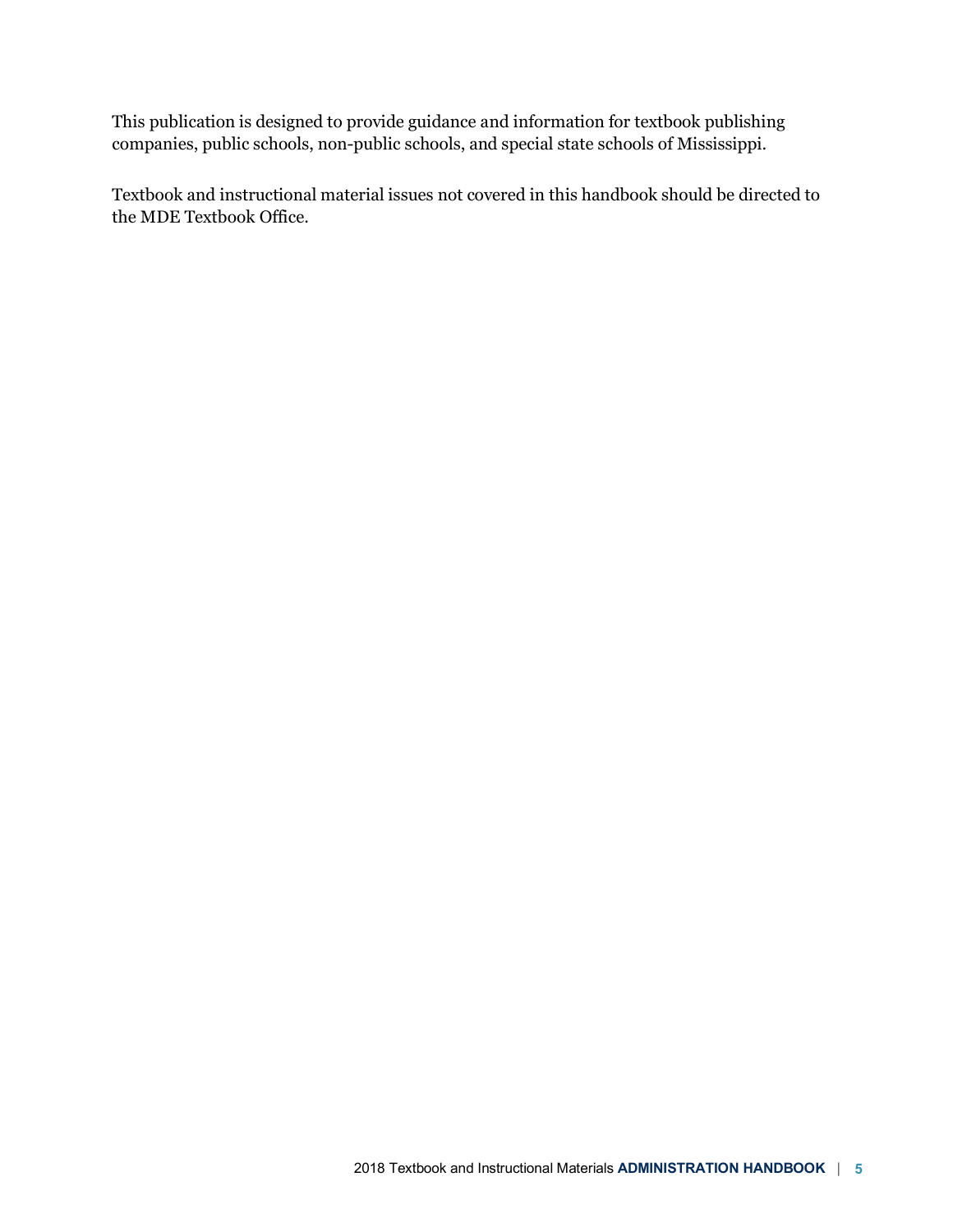**SECTION ONE**

# **Textbook Regulations and Requirements**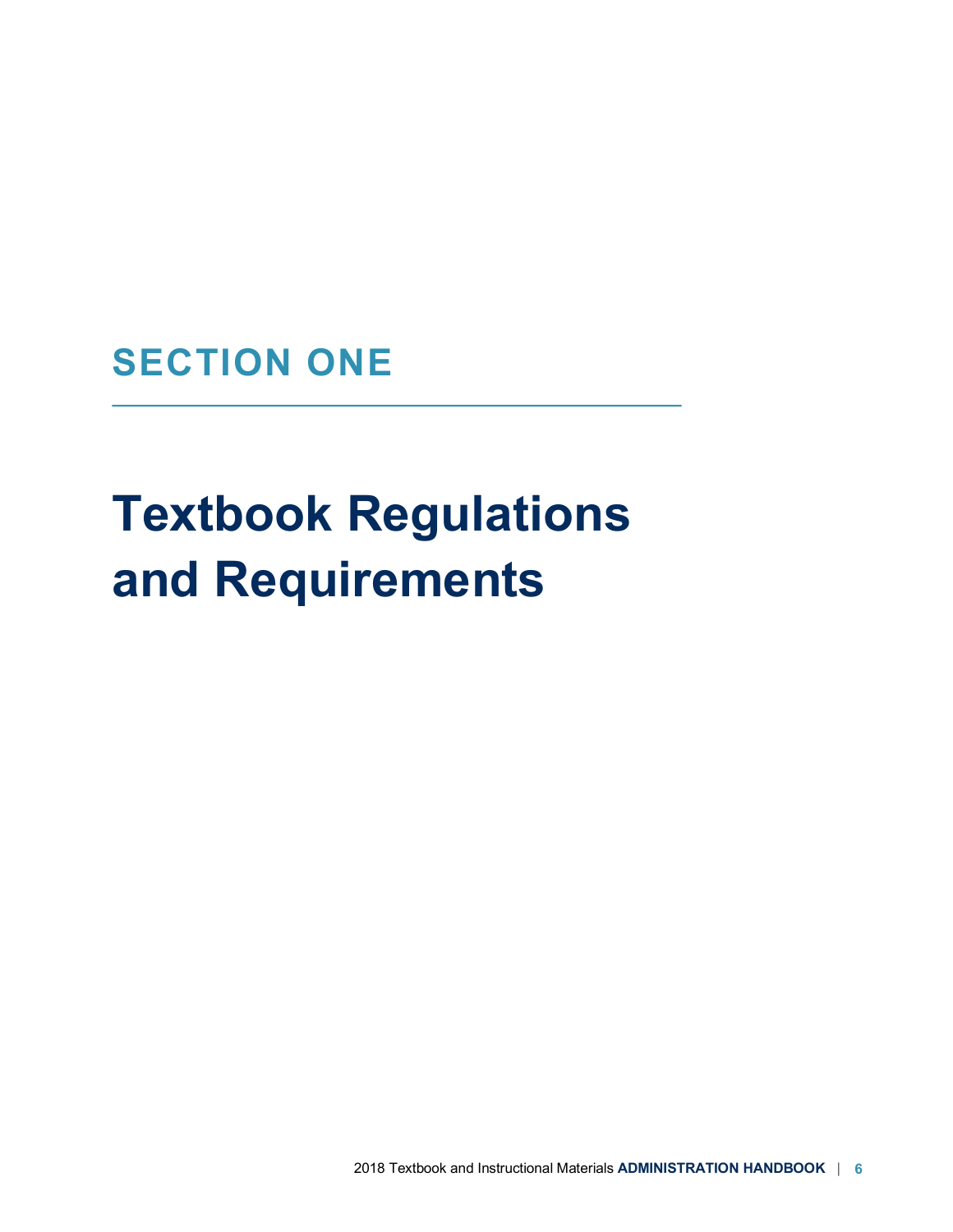# **I. Administration of the Textbook Adoption Program: Public Schools, Non-Public Schools, and Special State Schools**

The district superintendent should appoint a staff member to serve as the Textbook Coordinator. The Textbook Coordinator should supervise the local adoption and purchase of textbooks and instructional material and completes reports required by the MDE Textbook Office. The Textbook Coordinator should oversee the correct inventory for the district in the Textbook Inventory Management System (TIMS). If a different person manages TIMS, the person should be noted as the TIMS Contact. The following is a job description that may be used by the district to outline the Textbook Coordinator's responsibilities:

The District Textbook Coordinator will assist with the following duties:

# **A. SUBMISSION OF THE FOLLOWING ITEMS:**

- 1. Local Textbook Selection Committee FORM C
	- Submitted online at www.mdek12.org/ESE/TAP no later than October 1st
- 2. Report of the local adoption results
	- Due 35 days after the local hearing
- 3. Report on end of year closeout in TIMS no later than June 15th, which includes:
	- Active Inventory,
	- Surplus Inventory, and
	- Request to Dispose of Unusable Textbooks
- 4. Form to recommend State Rating Committee members
	- Due mid-June.

# **B. ADOPTION PROCESS AT THE DISTRICT LEVEL**

- 1. Ensure that the Local Selection Committee is informed about the local hearing and can attend the meeting.
- 2. Work with the Local Selection Committee members so that they understand how to evaluate textbooks and that they work together as a committee.
- 3. Work with the Local Selection Committee to make sure "Official Local Adoption Examination Copies" are returned to the depository.
- 4. Meet with the Local Selection Committee after the hearing to complete the ballot.

# **C. ORDERING PROCESS AT THE DISTRICT LEVEL**

- 1. Assist with the allocation of funds needed by each school.
- 2. Review the purchase orders before sending to the depository.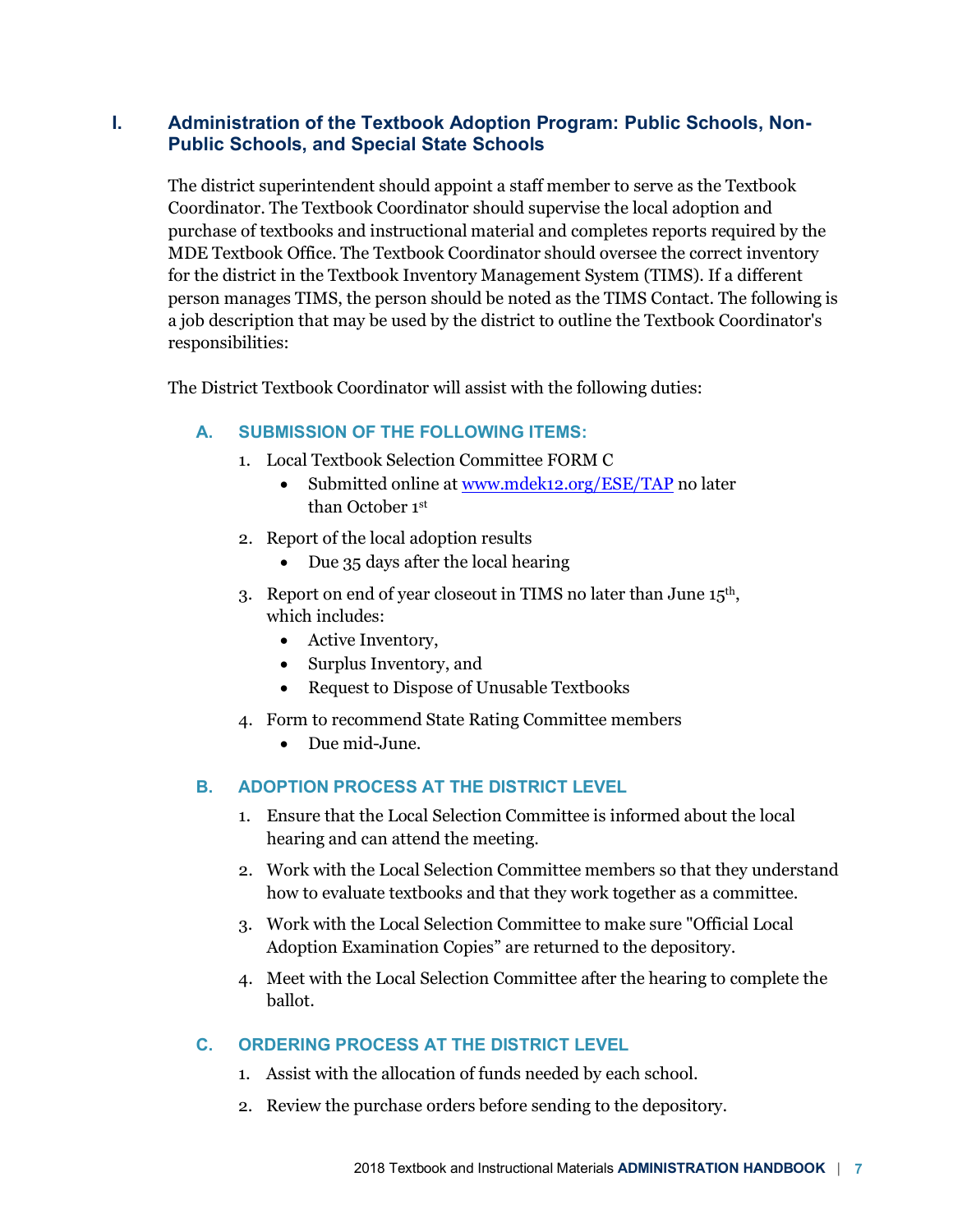3. Make sure the policies of the local board are followed as related to the purchase of textbooks.

# **II. Acquisition/Requisition: Public Schools, Non-Public Schools, and Special State Schools**

Mississippi Code Ann. § 37-43-1 ensures that state-adopted textbooks shall be distributed and loaned free of cost to the children of the free public schools of the state and of all other schools located in the state which maintain educational standards equivalent to the standards established by the MDE for the state schools as outlined in the *Mississippi Non-Public School Accountability*.

# **REQUIREMENTS FOR PARTICIPATION OF NON-PUBLIC AND SPECIAL STATE SCHOOLS**

When a non-public school has verified compliance with all applicable non-public school standards, the Office of Accreditation will submit a request to the MBE to award an accredited status to the school.

Once the school has received approved accreditation status, a letter requesting to receive textbooks should be submitted. The MDE Textbook Office will provide the appropriate forms to document that the school operates in a non-discriminatory manner in its admission and enrollment practices. The MBE will review this data and determine if the school should be approved to receive textbooks. After the approval of the MBE, the documents will be forwarded to the Northern U.S. District Court for final approval.

Textbooks may be procured with state or local funds in a variety of ways. Listed below are the approved methods and procedures:

# **A. STATE-ADOPTED TEXTBOOKS**

# 1. **Public Schools**

Mississippi Code Ann. § 37-43-5 states that "Textbooks" shall be defined as any medium or manual of instruction which contains a systematic presentation of the principles of a subject and which constitutes a major instructional vehicle for that subject; this would include both print and digital formats. Textbooks that are on the state-adopted list may be purchased directly from the publishers' depositories. All requisitions will need to be submitted by the local school district to publishers' depositories in accordance with the procedures established by that entity and communicated to school districts. Requisitions for textbooks are **NOT** to be sent through the MDE.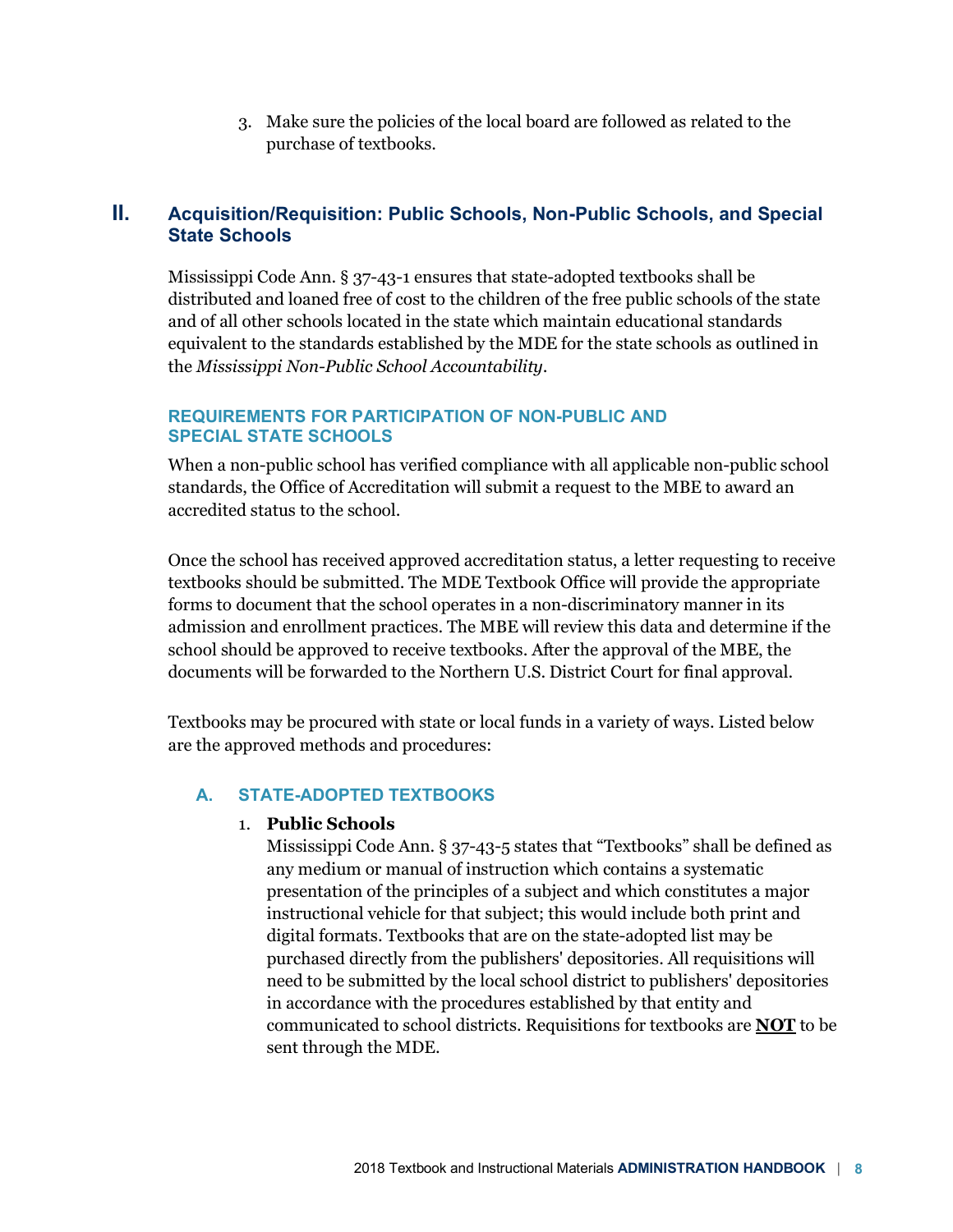Textbooks and instructional materials that are listed on the state-adopted list may also be purchased directly from the publisher. School districts are reminded that the textbook law requires that a district pay no more for a textbook procured directly from the publisher than the price stated in the current state-adopted catalog.

#### 2. **Non-Public Schools**

Textbooks and instructional materials that are on the state-adopted list may be procured through the MDE from the publishers' depositories. The MDE Textbook Office **must** approve all requisitions.

Textbooks and instructional materials that are listed on the state-adopted list may be procured through the MDE Textbook Office. Non-public schools wishing to use this procurement provision must complete and submit a **TEXTBOOK ORDER FORM** to the MDE Textbook Office for processing. The form may be obtained at http://www.mdek12.org/ESE/TAP. Schools are reminded that textbook law requires that a district not pay more for a textbook procured from the publisher than the price stated in the current state-adopted catalog.

#### **B. NON-ADOPTED TEXTBOOKS**

#### 1. **Public Schools**

Textbooks and instructional materials that are not state-adopted may be purchased by the local school district directly from the appropriate publisher or vendor. Approval **is not** required from the MBE or the MDE Textbook office, prior to purchase. However, districts are strongly encouraged to develop a review and evaluation plan to ensure that quality textbooks are being purchased. The purchase of textbooks and instructional materials must follow the state purchasing procedures if textbooks are not under state contract.

#### 2. **Non-Public Schools**

Textbooks that are not on the state-adopted textbook and instructional material list may be purchased by the non-public schools through the MDE directly from the publisher or vendor. Schools desiring to utilize this provision should submit any such request on the **TEXTBOOK ORDER FORM**, which can be downloaded at www.mdek12.org/ESE/TAP. While there are no review requirements associated with this procurement method, schools are encouraged to develop a review and evaluation plan to ensure that high-quality textbooks and instructional materials are being purchased. Districts are strongly encouraged to develop a review and evaluation plan to ensure that high-quality, evidenced-based textbooks and instructional material are being purchased, and that the materials address the depth and breadth of the Mississippi College-and Career-Readiness Standards.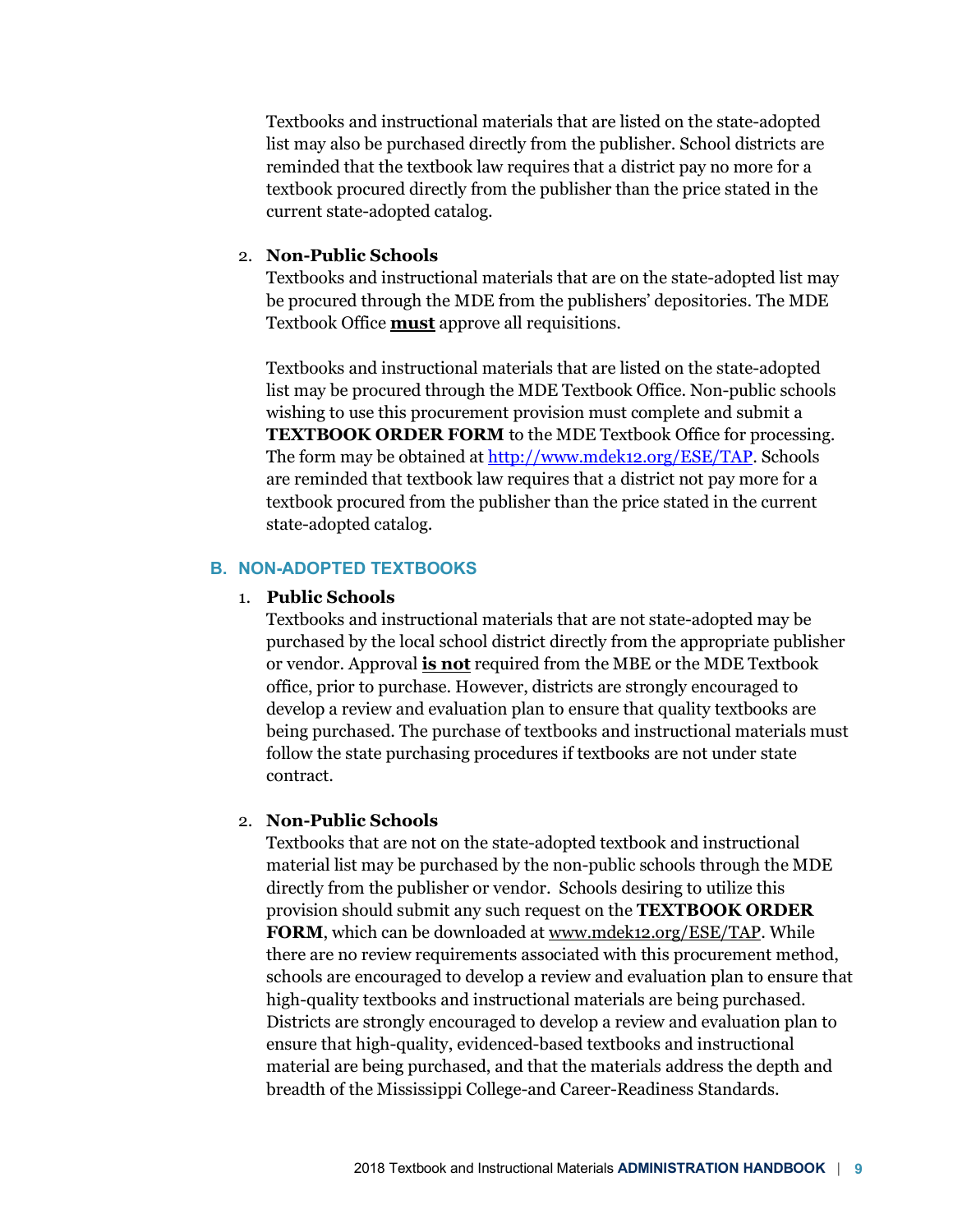If this option is selected, MDE procurement policies MUST be followed (see Section One, II.C.).

#### **C. PURCHASING PROCEDURES**

To ensure that internal controls are in place to document the most efficient use of taxpayer dollars, public and non-public schools are required to follow the state bid requirements established by Miss. Code Ann. § 31-7-13. Textbooks that are **adopted and approved** by the MBE are placed under state contract and are exempt from the bidding process.

#### 1. **Bidding Requirements**

- a. 0 \$5,000: Purchase from any vendor with no bidding.
- b.  $$5,001 $50,000$ : Obtain two (2) or more written quotes. Facsimiles and emails with PDF quotes are acceptable.
- c. Over \$50,000: Must allow  $3\frac{1}{2}$  to 4 weeks for bid to be awarded and must be advertised.
	- Public schools that purchase non-adopted textbooks in excess of \$50,000 are required to maintain sealed bid documentation for three (3) years after the audit report is released. If a purchase is in litigation, the files shall be maintained until resolved.
	- The documentation is required to support award decisions, assure approvals, compliance with regulation, and sustain any reviews or litigation. Documentation should include but is not limited to the following: bid list, bid opening sign-in sheet, bidders' spreadsheets, witness signature, requisition, notice to Contract Procurement Center, public notice to newspaper, bid specifications, original bids, bid envelopes, bid addendum, proof of advertisement, bid evaluation, award by the school, or letter from the MDE Textbook Office.

# **Note: The bid dollar limit does not include shipping or freight costs.**

#### 2. **Sole Source Textbook Purchases**

Textbooks that are sold by one supplier or one source may be purchased using the Mississippi Procurement Procedures.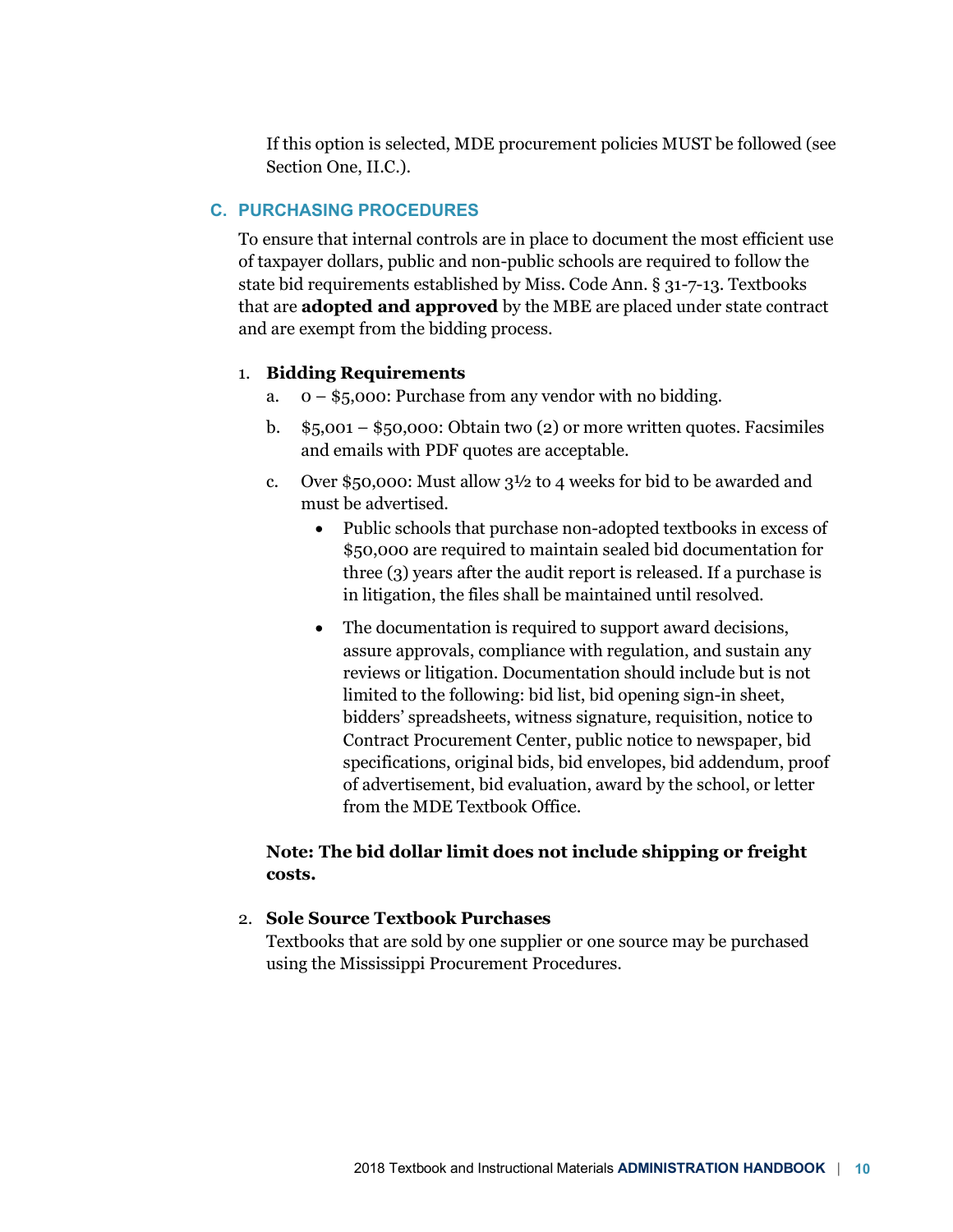#### **D. PAYMENT FOR TEXTBOOKS**

All purchases and subsequent payments for textbooks are between the local school districts making the purchase and the depository, the publisher, or the vendor as may be appropriate.

#### **Cash Purchases (Non-Public)**

If a non-public school desires to use funds other than state textbook funds for the procurement of textbooks, all such requisitions and/or purchase orders should be submitted directly to the depository, publisher, or used textbook vendor.

#### **III. Ordering and Handling Textbooks and Materials**

#### **A. ORDERING TEXTBOOKS: PUBLIC SCHOOLS**

The MDE Textbook Office does not complete textbook orders for public school districts. All orders should go to the depository, publisher, or used textbook vendor. Inventory should be entered into the Textbook Inventory Management System as soon as it is processed and received.

#### **B. STAMPING, MARKING, AND RETURNING TEXTBOOKS: PUBLIC SCHOOLS**

- Do not stamp, mark, or write the school name, number, or student name in textbooks until it is positively determined that the textbooks received are the ones that were actually ordered and needed for the particular course. The depository normally will not accept for return, textbooks that have been stamped or marked.
- Schools are reminded that any unused textbooks should be returned to the depository, publisher, or vendor from which they were purchased.
- Textbooks purchased during a fiscal year must be returned during the same year of purchase in order to receive credit from School Book Supply Company of Mississippi. Any textbooks that are not returned by June 30<sup>th</sup> of the fiscal year shall not be returned for credit. These textbooks, if not to be used by the purchasing school district, must be placed on the surplus textbook list.
- Textbooks may no longer be returned to Mississippi School Book Supply/Textbook Depository Company of Mississippi for credit if they have been marked or bar-coded. Opened kits may not be returned. Any textbook that has come off contract on June 30<sup>th</sup> cannot be returned after June 30<sup>th</sup>.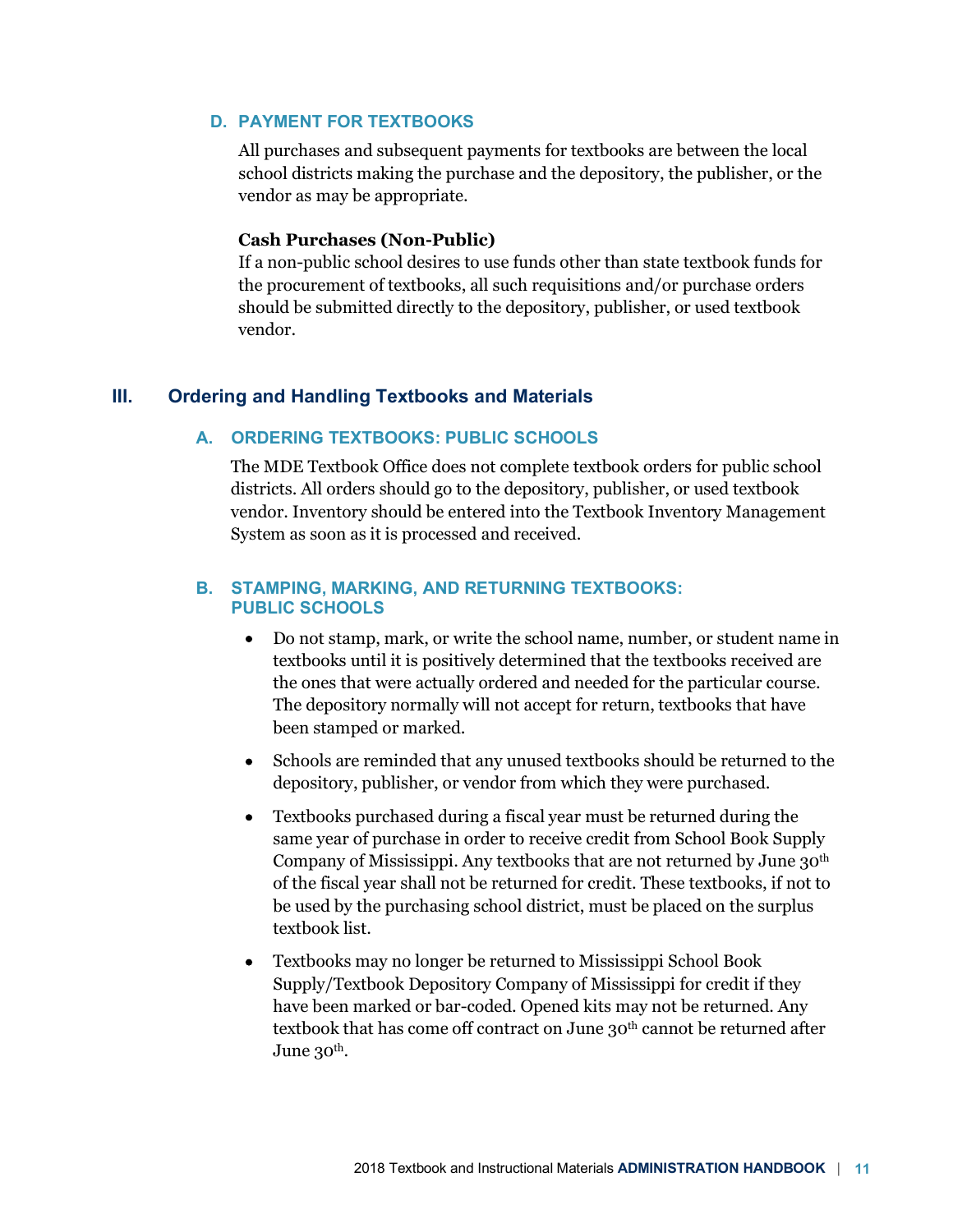### **C. HANDLING INCOMING TEXTBOOK SHIPMENTS: NON-PUBLIC AND SPECIAL STATE SCHOOLS**

It is suggested that each school and district develop and follow a plan to ensure all incoming textbook shipments have been received in an orderly manner.

# 1. **School's Responsibility**

Each school district should designate someone at each school to serve as Textbook Custodian. Usually this person is the principal, but it could be a teacher or other school employee.

# 2. **Textbook Custodian's Responsibility**

The Textbook Custodian is accountable for all textbooks shipped to the school. Therefore, he/she should personally accept and check all incoming shipments of textbooks requisitioned through the district's textbook program. If the Textbook Custodian cannot attend to this personally, the responsibility should be delegated to someone who is thoroughly competent and has a comprehensive understanding of the textbook procurement process.

# 3. **Checking Freight Shipments**

When the freight company secures a signed delivery receipt without any exceptions being noted on it, the shipping company is automatically released of its liability for losses in the shipment. Therefore, it is imperative that the total number of cartons delivered to the school be accurately counted and recounted before a shipment is accepted.

# 4. **Shortage in Freight Shipments**

The number of cartons missing should be plainly marked on all copies of the delivery receipt before they are signed. Do not sign for any shipment unless a copy of the receipt is provided for the school's files. Do not sign for a complete shipment contingent upon the shipper's promise to locate the missing cartons later.

# 5. **Damaged Cartons**

If there is evidence that any cartons have been damaged by rough handling or in any other way, damages should be noted on all copies of the delivery receipt. If it is later found that some of the textbooks have been damaged, the depository should be notified so that the textbooks may be replaced. If a school is purchasing from a publisher or other vendor, then the appropriate business should be notified.

# 6. **Checking Textbooks**

The depositories with state-adopted textbooks in Mississippi will include with each shipment, a copy of the packing slip that will indicate only the textbooks contained in the shipment. Backorders and textbooks shipped previously will not be listed on the packing slip. As soon as possible, after the receipt of the shipment, all cartons should be opened and checked against the packing slip. As each carton is opened, please make sure that the name of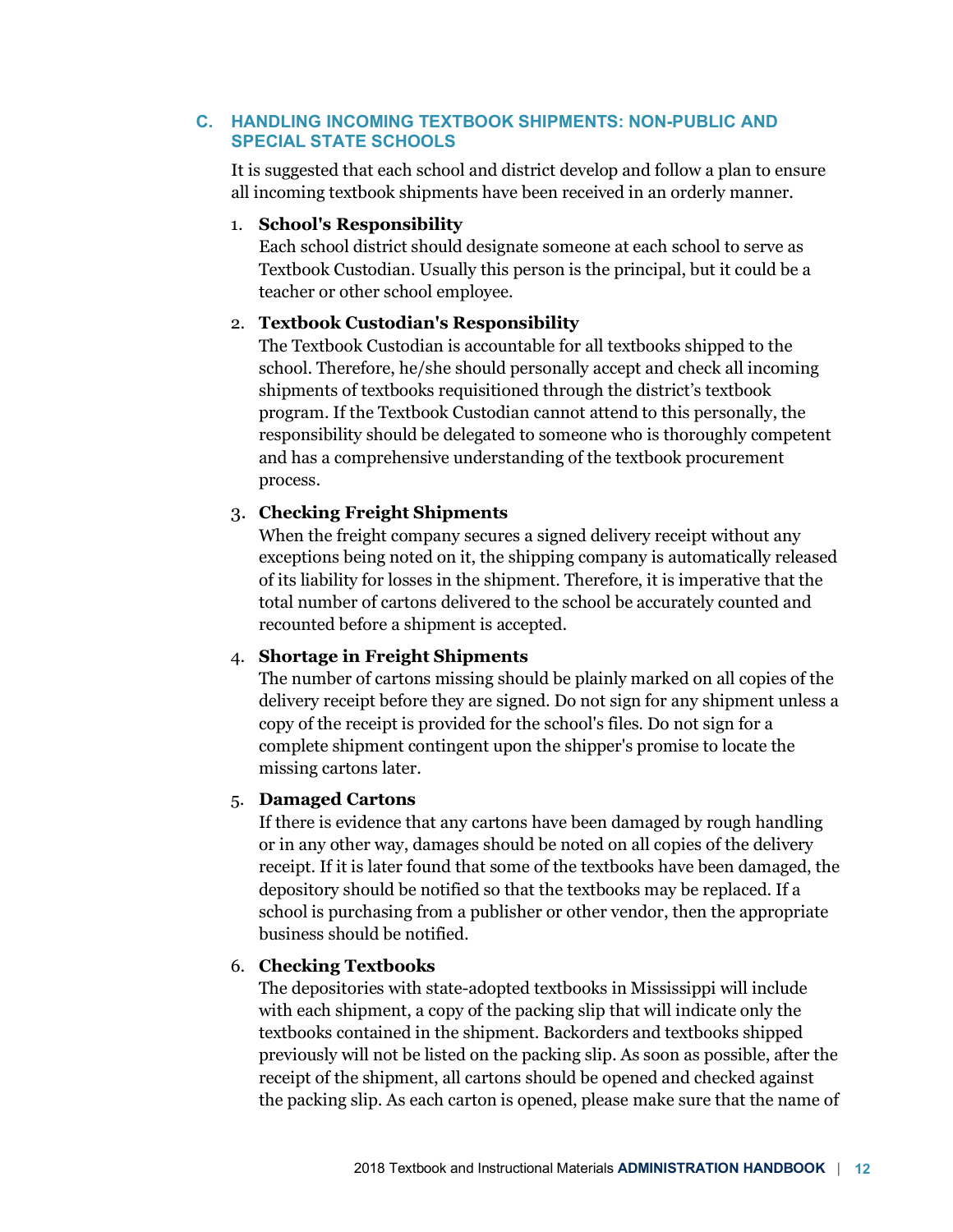the school appears on each box. If the shipment does not match the packing slip, the textbooks may belong to another school.

# 7. **Difference in Packing Slip and Shipment**

If it is found that the number of textbooks ordered does not agree with the number and title listed on the enclosed copy of the packing slip, recheck to verify the original count. If this recheck shows the same error as the first count, please immediately notify the appropriate publisher's depository of the discrepancies. If the error relates to an overage, do not take any disposition action until so instructed by the depository.

# 8. **Backorders**

If any title on the requisition is out of stock at the depository, it will be noted on the green invoice that will be received from the publisher's depository approximately one week after the textbook shipment. Any title that is on backorder will be shipped as soon as stock becomes available. If a school desires to cancel an existing backorder, the appropriate publisher's depository or vendor should be notified. However, when a school district experiences a lengthy delay in the filling of a backorder, the MDE Textbook Office should be contacted and notified. PUBLIC SCHOOLS-This action is essential since requisitions no longer flow through the MDE Textbook Office.

# 9. **Green Invoices**

The green invoice provides proof that the requisitioned textbooks have been properly received in the local school; therefore, each green invoice must be on file at the local district office. When a determination has been made that the shipment has been satisfactorily received, the Textbook Custodian should:

- i. Public Schools- sign each green invoice and return it to the local district office.
- ii. Non-public schools or special state schools- sign each green invoice and return it to the Textbook Office, Mississippi Department of Education, and P. O. Box 771, Jackson, MS 39205-0771. Please return each green invoice soon after the receipt of the textbooks. Do not hold the invoices until the end of the year.

# **D. TEACHER EDITIONS AND COMPLIMENTARY MATERIALS**

It has become common practice for publishers/vendors to provide complimentary materials, as well as teacher editions, when a school district purchases a publisher's textbooks.

1. Publishers/vendors with state-adopted textbooks are required to provide teacher editions, when available, to accompany the student editions requisitioned by the school district. One teacher edition per certified teacher per classroom is required. This requirement includes special education teachers, advanced placement teachers, and alternative teachers.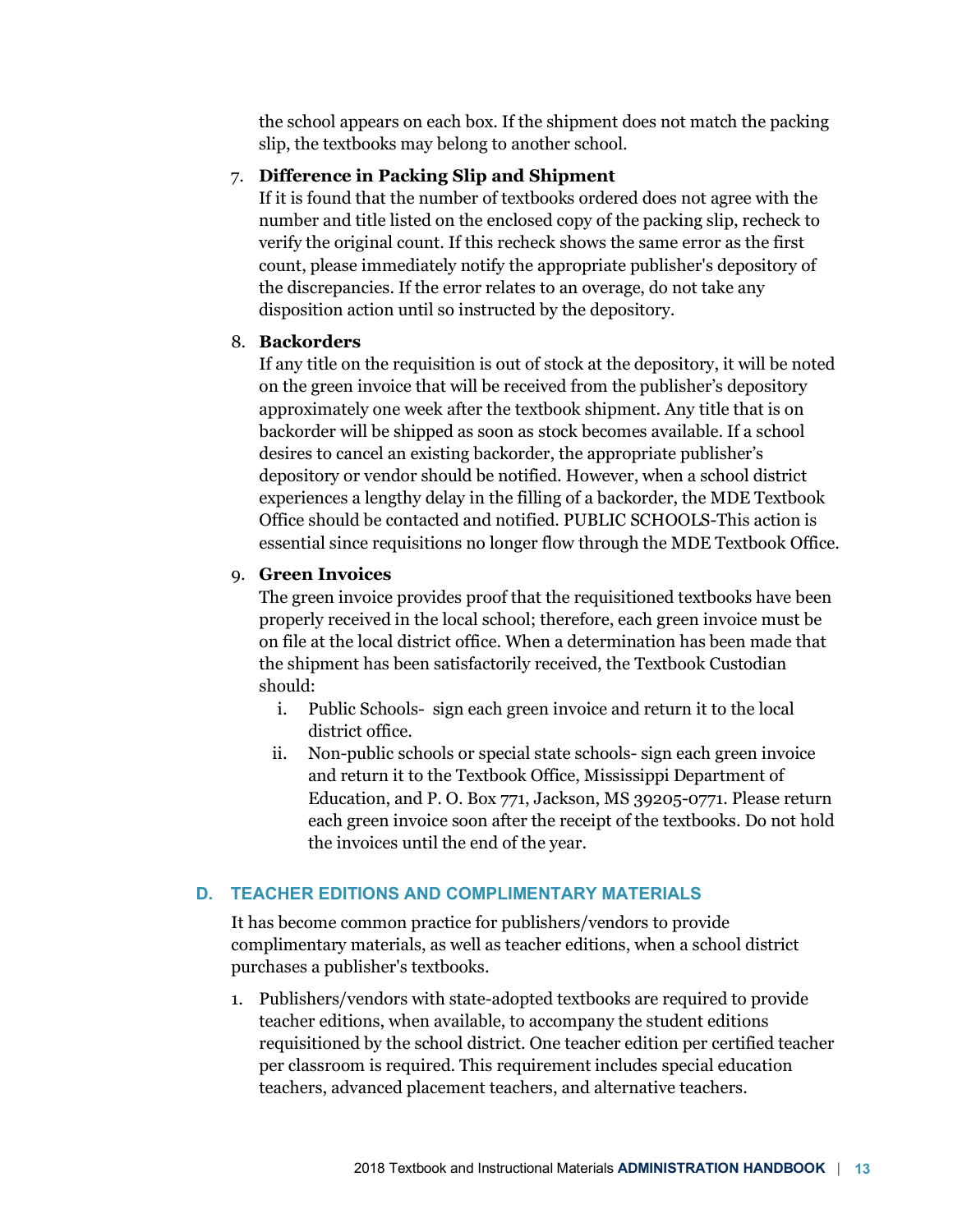- 2. Publishers/vendors are required to list on the textbook **BID FORM** all complimentary materials along with the terms and conditions under which the materials will be given to the schools. This information is a part of the contract between the MDE and the publisher. This information is listed at www.mde.k12.org/ESE/TAP.
- 3. School district personnel should not ask a publisher to provide materials that are not listed on the company bid. This type of request is a violation of the contract between the MDE and the company. Also, a company representative should not promise items that are not a part of the bid.
- 4. If a district fails to obtain the promised complimentary materials, the district should contact the MDE Textbook Office. Schools are reminded that publishers/vendors will not be permitted to give away or promise free materials not certified on their **BID FORM**. The provision of free material will be in accordance with the terms and conditions included on the **BID FORM** and contract.

# **E. LARGE-PRINT AND BRAILLE TEXTBOOKS**

Large-print and Braille textbooks may be obtained through the Mississippi School for the Blind by any school district that has students who are visually impaired. Inquiries for large-print and Braille textbooks should be submitted to:

Mississippi Instructional Resource Center (MIRC) 1252 Eastover Drive, Adm. Bldg. Rm. 300 Jackson, MS 39211 Phone: (601) 984-8226

At the close of the school term, all large-print and Braille textbooks must be returned to the Mississippi Instructional Resource Center. They are to be returned through the United States Post Office and marked: **READING MATTER FOR THE BLIND – FREE – 138.32 – 138.92**. If the package containing the large-print and Braille textbooks is labeled in this manner, there will be no cost for the shipping. **DO NOT** ship textbooks back by freight line or UPS.

#### **F. DISTANCE LEARNING AND ADVANCED PLACEMENT TEXTBOOKS**

Textbooks needed for use in distance learning and Advanced Placement courses should be purchased by the local school district directly from the depository, publisher or vendor of the textbooks.

#### **G. USED TEXTBOOKS**

1. Used textbooks, both adopted and non-adopted, may be purchased from vendors of used textbooks. Approval of the MDE is not required for these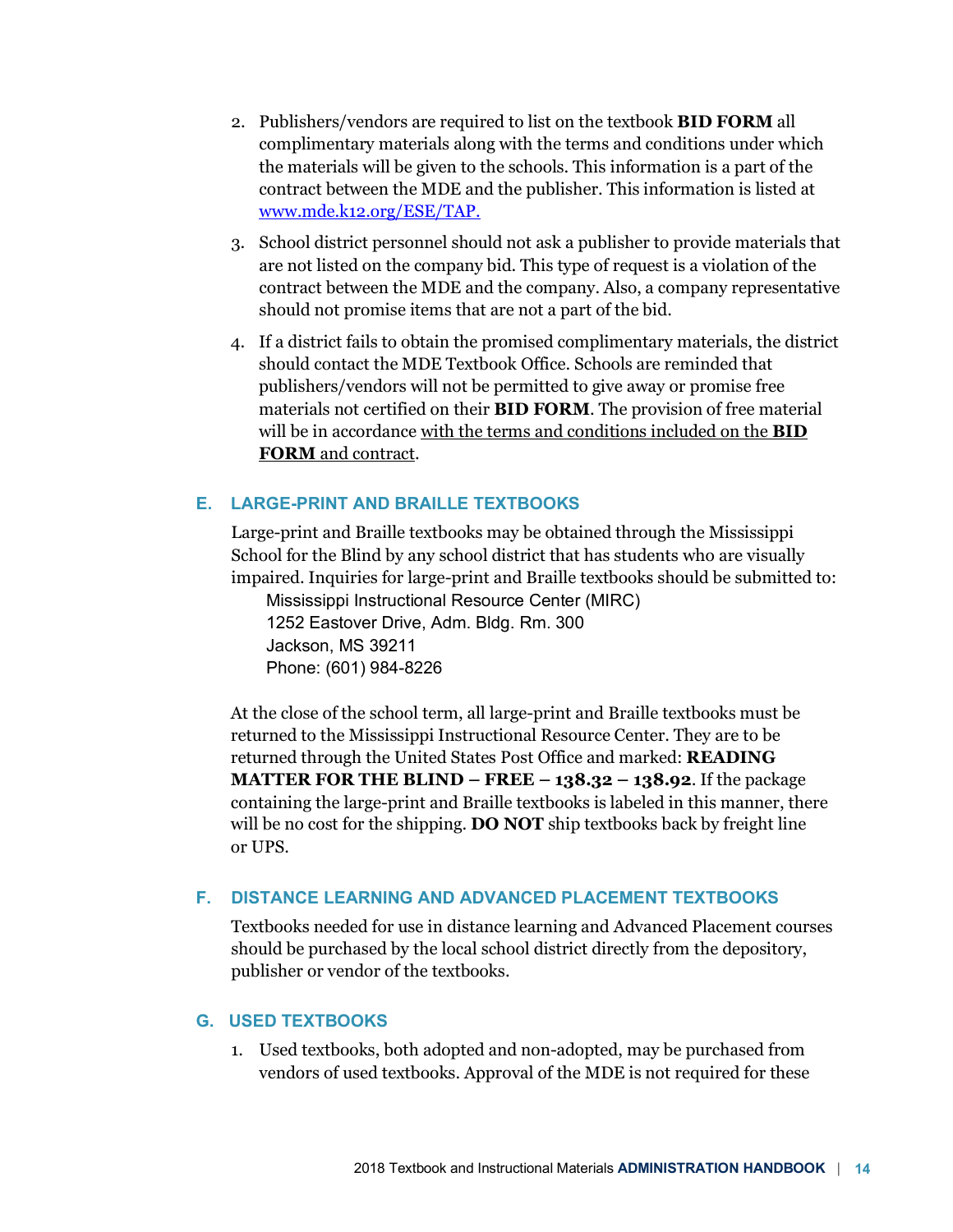purchases. A listing of used textbook companies may be downloaded at www.mdek12.org/ESE/TAP.

- 2. School districts are **not** required to use such companies recommended by the MDE. Each district has the discretion and authority to secure its own used textbook company.
- 3. Used textbooks purchased from used textbook companies will not receive a free teacher edition or any other ancillary materials that are listed as free under state contract. Please be aware that textbooks purchased from used textbook companies may be first editions or first printing and may contain errors.
- 4. School districts are reminded that defective used textbooks should be discussed with the vendor from which the used textbooks were purchased.

# **IV. Petition Process: Public Schools, Non-Public Schools, and Special State Schools**

Mississippi Code Ann. § 37-43-31 contains a provision whereby five or more school boards may petition the MBE to add a book or series of textbooks to the state-adopted list. If a district so chooses to petition the MBE, the following policies and procedures should be adhered to:

- **A.** School districts may petition the MBE to allow for the requisition of nonadopted textbooks.
	- 1. Five or more school boards may petition the MBE to add one or more textbooks or series of textbooks to the state adopted list. The MBE will have sixty days to act upon the petition. If it is not acted upon in this time period, the petition shall be deemed as approved.
	- 2. A school board may petition for the requisition of "new and innovative" textbooks that have become available since the last textbook adoption in the respective subject area.
	- 3. Textbooks may be procured through the petition process from School Book Supply Company of Mississippi or directly from the publisher. Since nonadopted textbooks may now be purchased with state funds, it is no longer necessary to follow the steps of the petition process. However, if the district or districts should choose to go the petition route, the MBE will consider the petition for approval.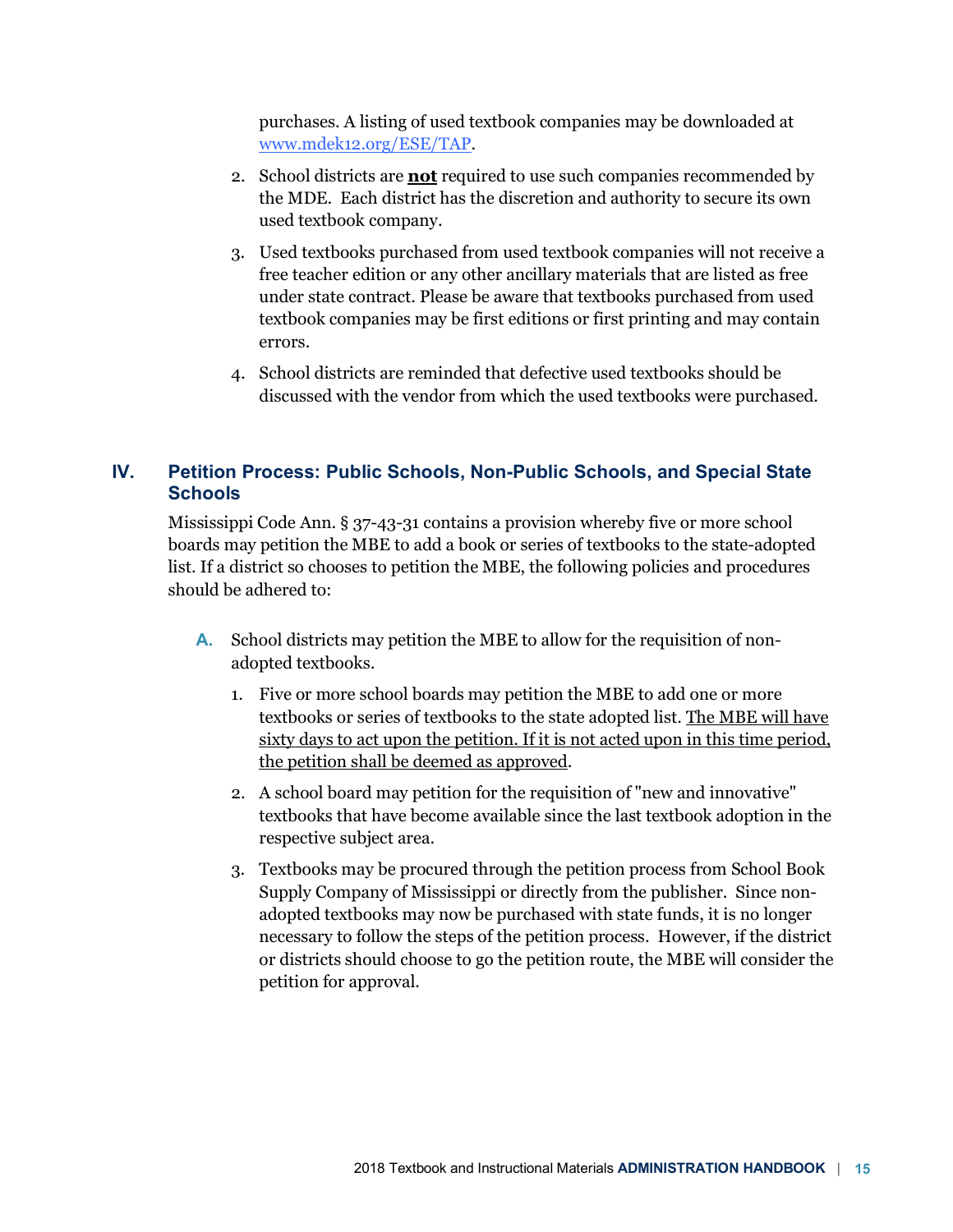- **B.** Consideration shall be given to the following by the local school districts in the submission of petitions under any of the above-named provisions:
	- 1. Each district that submits a petition must secure at least one copy of each textbook included in the petition for review and evaluation purposes. Each district submitting a petition shall select a committee of no fewer than three individuals to review and evaluate each textbook or series included in the petition. These individuals must have expertise in the subject area being reviewed, and at least two of these individuals must be teachers. Each reviewer/evaluator shall utilize and submit a copy of the review rubric used to evaluate the instructional material. Each textbook will be reviewed based on minimum quality indicators, which include but not limited to alignment to the Mississippi College- and Career-Readiness standards.
	- 2. Each district submitting a petition shall provide a rationale as to why currently adopted textbooks are not sufficient to meet the needs for the courses for which the non-adopted textbooks are intended.
	- 3. All textbooks requisitioned through this process shall be purchased by the petitioning district. Districts may submit petitions at any time during the school year.
	- 4. Each school district submitting a petition for non-adopted textbooks shall receive approval of its school board prior to submission, and it must state on the petition the date of such board action.
	- 5. Each district submitting a petition request shall state on the petition the quantity of each title petitioned along with information regarding the publisher.
	- 6. Publishers/vendors having textbooks adopted through the petition process must be willing to submit a bid, execute a contract and bond with the state of Mississippi, and provide a stock of textbooks in their Mississippi depository sufficient to meet all reasonable demands. Consequently, school districts must initially determine if the publisher whose textbooks are being petitioned is willing to meet all of these requirements before submitting a petition. Each publisher whose textbooks are petitioned must supply one copy of each student and teacher edition to the MDE Textbook Office to be used for review purposes. If the textbook is subsequently approved by the MBE, it will be placed on file for review. Contracts entered into with publishers/vendors of successfully petitioned textbooks will have the same expiration dates as all other textbooks in like subject areas.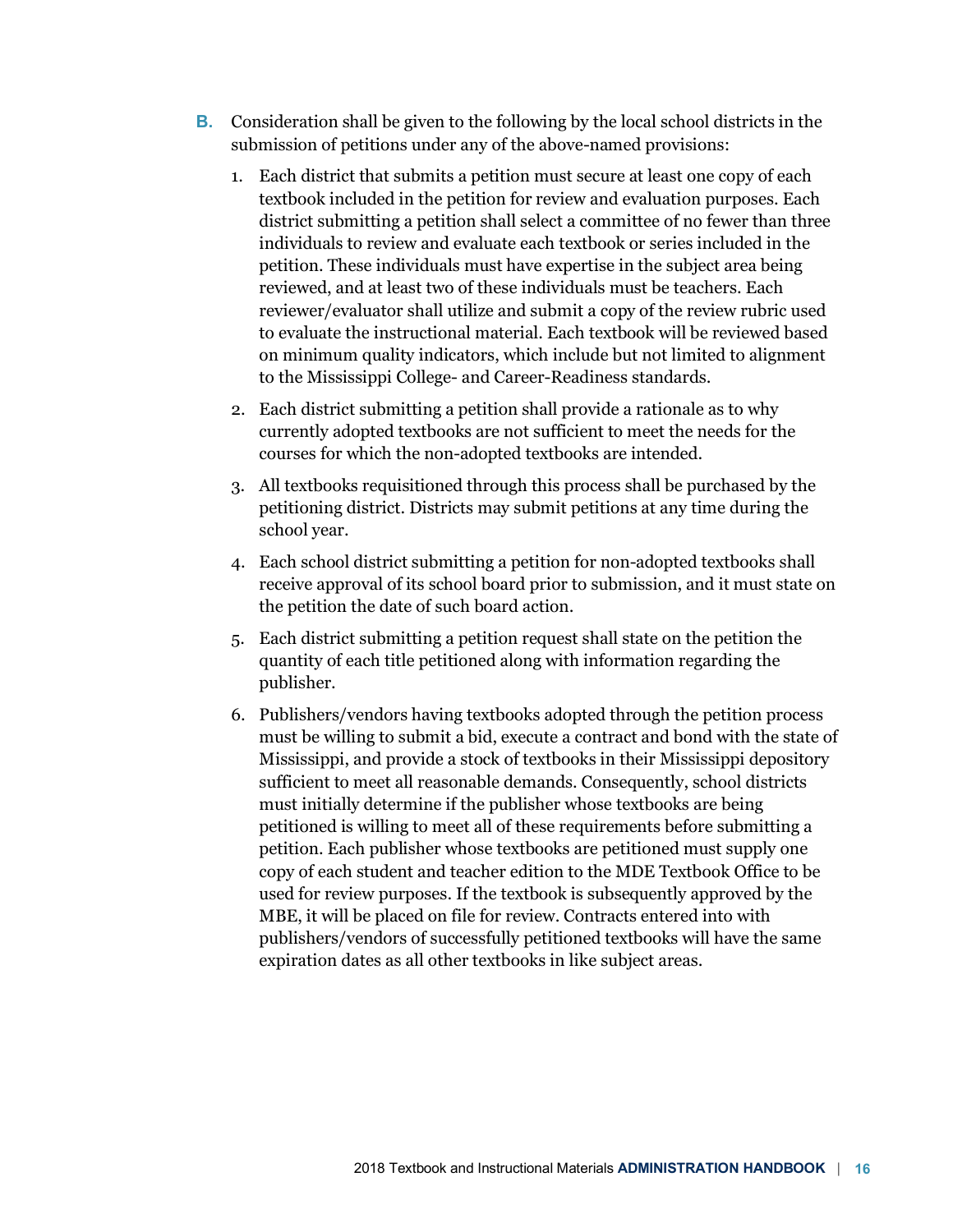- **C.** The MDE shall designate one person, having expertise in the respective subject area(s) for which textbooks are petitioned, to review the petition and the textbook, and recommend to the MBE the appropriate action to be taken regarding the addition of the textbooks to the state adopted list.
- **D.** Districts receiving MBE approval on petitions will be notified promptly, and action will be taken to add the requested textbooks to the state-adopted list as soon as possible.
- **E.** School districts considering the petition process should be reminded of the following:
	- 1. The petition process requires considerable effort to demonstrate the quality and alignment of the content.
	- 2. The petition must be approved by the local school board.
	- 3. The publisher of the petitioned textbook will need to submit a bid and execute a contract and bond upon approval by the MBE.
	- 4. State textbook law now permits the purchase of non-adopted textbooks directly from the publisher resulting in a timely delivery if this approach is selected over the petition process.

# **V. Funding: Public Schools, Non-Public Schools, and Special State Schools**

When appropriated, funds for the procurement of textbooks distributed must be used to purchase items that meet the definition of a textbook as stated in Miss. Code Ann. § 37- 43-1: "Textbook shall be defined as any medium or manual of instruction, which contains a systematic presentation of the principles of a subject and which constitutes a major instructional vehicle for that subject."

# **A. DISTRIBUTION**

# 1. **Public Schools**

The Mississippi Legislature will annually appropriate funds to the MDE for the procurement of textbooks. The funds are a part of the Mississippi Adequate Education Program. The district will allocate from the annual funds the amount to be used for the purchase of textbooks. All textbook budgeted funds may be utilized to procure textbooks in accordance with the policies contained in this handbook.

# 2. **Non-Public Schools and Special State Schools**

The Mississippi Legislature annually appropriates funds to the MDE for the procurement of textbooks. The funds are distributed to non-public and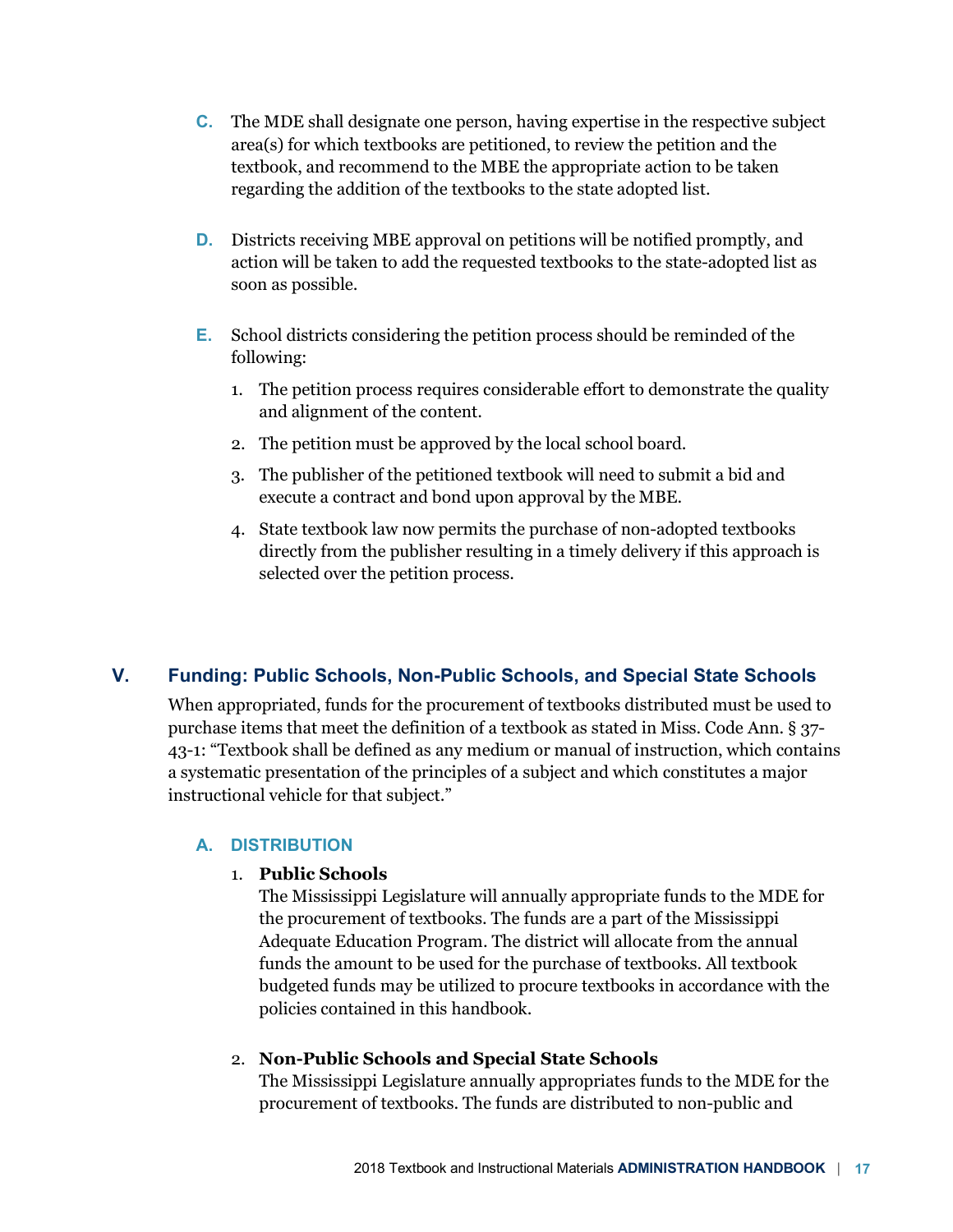special state schools on a per-pupil basis based on the average daily attendance for the entire nine months of the previous school year for grades K-12. All textbook funds may be utilized to procure textbooks in accordance with the policies contained in this handbook. Textbook funds for non-public schools will be issued as credit that may be used to procure state-owned textbooks.

#### **B. FREIGHT COSTS**

Each school district and non-public school will be responsible for the payment of the freight costs incurred in the shipment of the textbooks to the local school or district. For non-public schools only, this cost will be charged against the school's allocation.

#### **C. CARRYOVER**

All unexpended credit on June 30th for a respective **non-public school** will be carried over for the expenditure for state-owned textbooks in the next school year.

# **VI. Accounting and Condition of Textbooks: Public Schools, Non-Public Schools, and Special State Schools**

#### **A. OWNERSHIP**

Textbooks are the property of the local **public-school** districts. Each district must make available for transfer all textbooks that have been declared surplus by the district.

In **non-public schools,** all textbooks are the property of the State of Mississippi and are on loan to the non-public school from the MDE. Each school must make available for transfer all textbooks that have been declared surplus by the non-public school.

#### **B. FUNDING SOURCES**

There is no need to differentiate between funding sources such as State, Local, Educational Enhancement, etc., in the maintenance of an inventory. Regardless of the funding, all sources are to be treated the same in regard to the inventory process.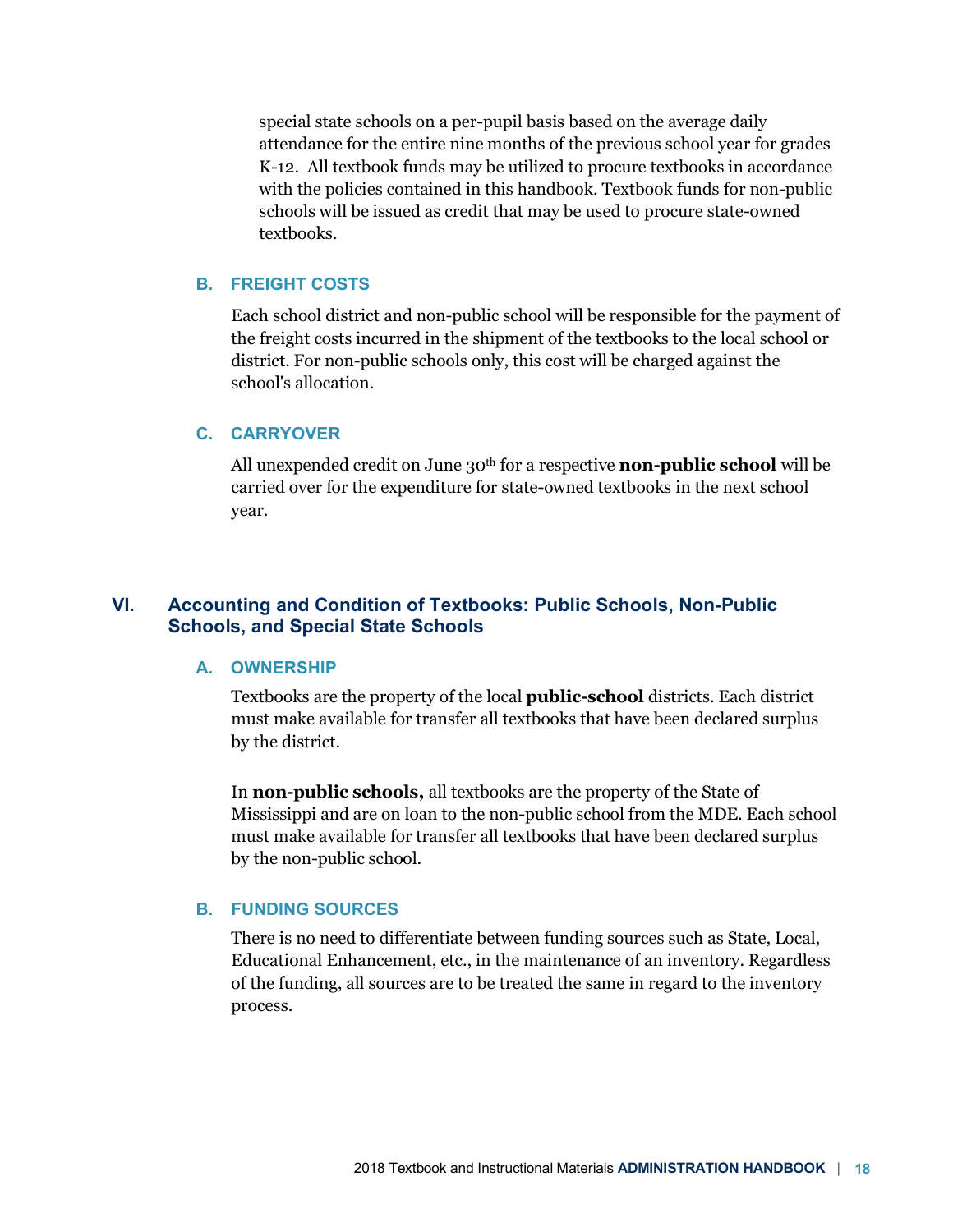# **C. ISSUANCE OF TEXTBOOKS**

The label on the inside cover of each textbook shall be completed before the textbook is issued to the pupil.

#### **Public Schools**

The school district shall have in place a plan for maintaining adequate records regarding the issuance of textbooks to students. It is suggested that the method of issuing textbooks to students reflect the condition of the book. The parent or guardian should sign that the child has received books. A statement similar to the following should be part of the signature process. "I hereby accept the responsibility of the books listed and for any other books issued to my child during the current school year. If any book is lost, damaged or destroyed, I agree to pay such loss before my child will be entitled to any further books." (See MS AG op., Johnson (Jan 10, 1997).)

#### **Non-Public Schools or Special State Schools**

Duplicate textbooks cards (MT-6) shall be made for all pupils receiving textbooks. These cards shall be completed so that the identity and condition of the textbooks are clearly shown. After the parent's signature has been obtained on the card, the pupil shall be issued the textbook. At the end of the session, upon the student transferring to another non-public school or special state school or at any time ordered by the teacher or the administrative head, all books shall be returned by the pupil. The textbook card shall be signed by the teacher and given as a receipt. The pupil shall present the card upon re-enrollment at the nonpublic school next attended before any textbooks are issued to him/her.

## **D. RETURNING TEXTBOOKS FROM INELIGIBLE NON-PUBLIC SCHOOLS**

If any non-public school fails to maintain accreditation approval by the MBE, it will be necessary for all state-owned textbooks to be returned. Procedures for the return of state-owned textbooks from ineligible non-public schools are outlined below.

- 1. All non-public schools that are ineligible for participation in the state-owned textbook program shall return all state-owned textbooks to the MDE or its designee.
- 2. Non-public schools whose eligibility expires by the December meeting of the MBE of any year shall have until the following June 30<sup>th</sup> to complete the return of its state-owned inventory to the MDE.
- 3. Each ineligible non-public school will be supplied no later than May  $1<sup>st</sup>$  with a listing of its current textbook inventory as reflected by the most recently submitted inventory plus an inventory of all textbooks procured since the last inventory was filed. Any discrepancies between the inventory of the school and that of the MDE must be justified in writing.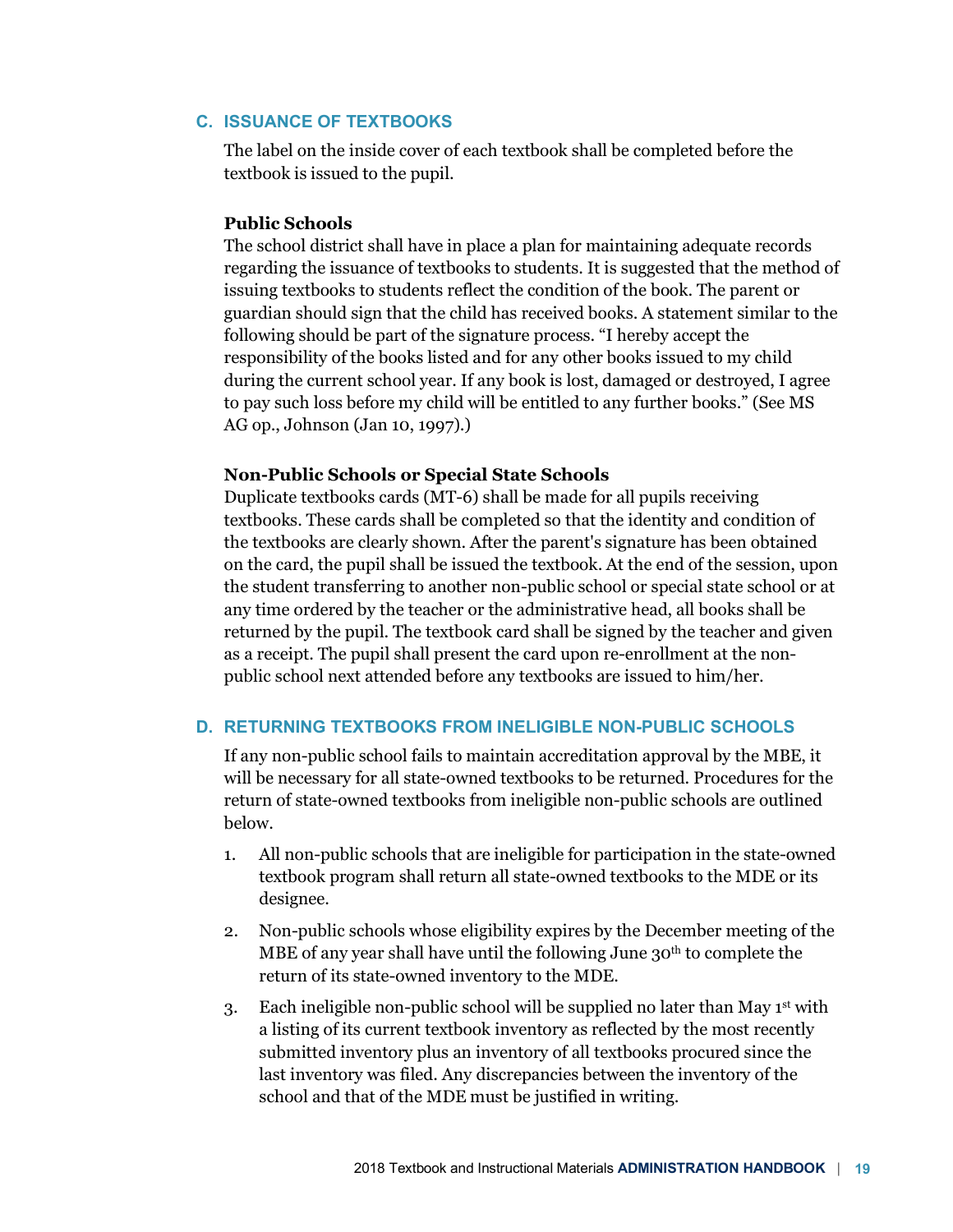- 4. During the month of July after the loss of eligibility of the non-public school, MDE staff will be available to assist each non-public school in inventorying and packaging textbooks for return to the MDE. As the textbooks are packed, a detailed accounting will be made jointly by the school and the MDE staff. **Under no circumstances should the non-public school pack and return textbooks without the involvement and assistance of MDE staff**.
- 5. Once the textbooks are packed and reconciled with the MDE inventory for each respective school, the cartons will be sealed and numbered. Once this action is completed, a tentative receipt will be provided the non-public school by the MDE staff. The MDE will notify a truck line to pick up the textbooks for return to the MDE or its designee. All shipping costs incurred in the return of the textbooks will be paid by the MDE. Once the textbooks are returned, a formal official receipt will be given to the non-public school.

# **E. DEFECTIVE TEXTBOOKS**

Textbooks that are on the state-adopted list are built by very rigid construction specifications. The contract between the publisher and the MDE requires that the adopted textbooks continue to measure up to these construction standards. Therefore, any school district that fails to receive defective textbook replacement assistance from the publisher should contact the MDE Textbook Office.

- 1. When the school receives defective textbooks, the depository or publisher from which the textbooks were purchased should be contacted with a request to replace the textbooks. Contact the depository or publisher before returning defective textbooks for instructions on the method of return.
- 2. Textbooks may become defective after they have been in use for a while. Usually defects will take the form of pages falling out of the textbooks or covers coming loose from the textbook block. Normally if there is a defect of this type in workmanship, it will usually become noticeable within the first two or three years of use. The school or school district should contact the depository or publisher and discuss the problem and seek replacement of the defective textbooks.

## **F. LOCAL POLICY ON TEXTBOOK REPLACEMENT OR DAMAGES**

Each local district should have board policy that deals with the issuance of textbooks plus fines or damages. This policy needs to be a part of the student handbook. This plan should be sufficient to comply with Miss. Code Ann. § 37-7-301(ff), which states:

**"As part of their duties, the local district school board may require that parents/legal guardians be responsible for the textbooks and for the compensation to the school district for any textbooks that are not**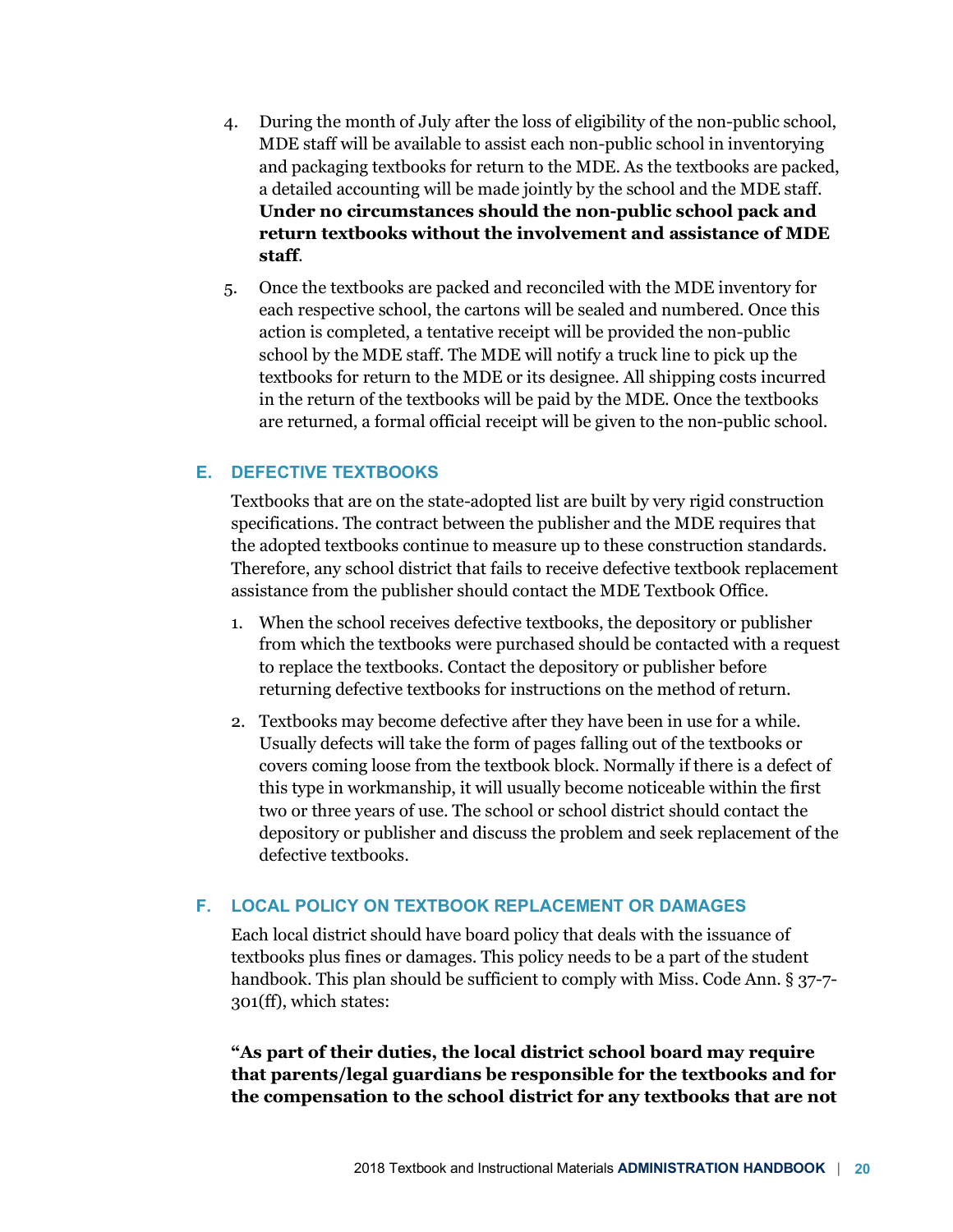**returned to the proper schools upon the withdrawal of their dependent child. If a textbook is lost or not returned by any student who drops out of the public-school district, the parent or legal guardian shall also compensate the school district for the fair market value of the textbooks."**

The following is an example of the type of policy that could be used:

*"\_\_\_\_School District provides textbooks free of charge to students. It is the duty of each student to care for the textbooks to the best of his/her ability. Students who lose or damage textbooks are required to pay for them. Students should take pride in the upkeep of their textbooks. Teachers are instructed to assess fines for amounts up to the current value of a book when it is obvious that the student has damaged or defaced the book."*

The following is an example of one district's fines and damage replacement schedule. The <u>example</u> is given to aid in the development of a district policy.

| <b>DAMAGE</b>                                | <b>FINE</b>             |
|----------------------------------------------|-------------------------|
| Writing/drawing/scribbling in book           | \$1.00 per page         |
| Excess wear/damage but still usable          | 10% of cost of the book |
| Cover of book damaged                        | 25% of cost of the book |
| Spine damaged                                | 25% of cost of the book |
| Water damaged but still usable               | 25% of cost of the book |
| Water damaged, not usable                    | Cost of the book        |
| Pages missing, not usable                    | Cost of the book        |
| Obscene writing or drawing on or in the book | Cost of the book        |
| Non-returned book                            | Cost of the book        |

#### **Non-Public Schools and Special State Schools**

All fine and damage collections shall be reported on the proper FORM (MT-8) and the money sent to the MDE Textbook Office. If a student pays a fine based on the total cost of the textbook, the book then belongs to the student. All fines and damages received in the MDE will be credited back to the respective nonpublic and special state school system in which they were collected for expenditure in the collecting school.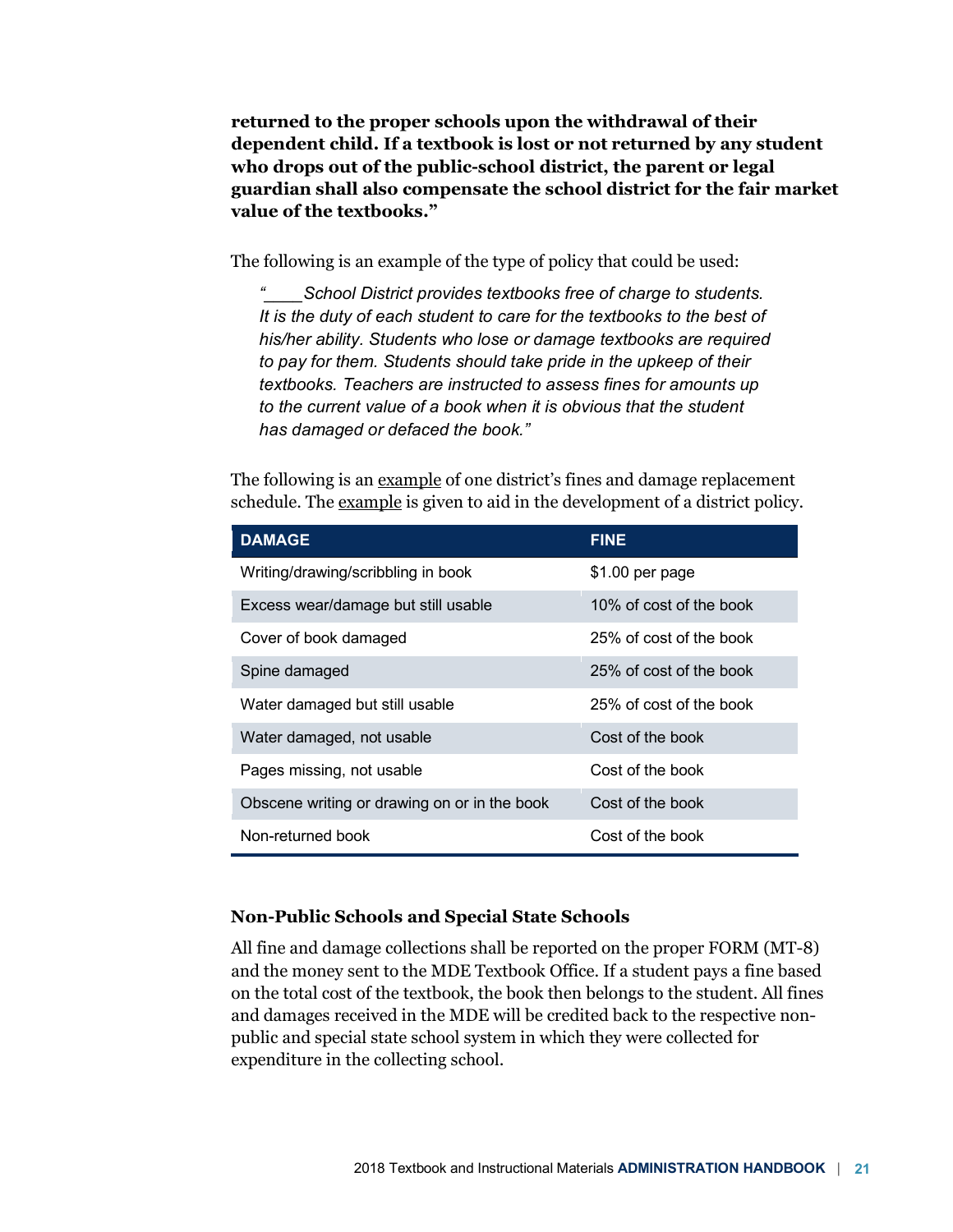#### **G. REBINDING OF TEXTBOOKS**

Contact information for rebinding companies is available at www.mdek12.org/ESE/TAP. School districts are **not** required to use such company recommended by MDE. Each district has the discretion and authority to secure its own rebinding company. The cost for rebinding may be paid from funds used for the purchase of textbooks.

#### **H. INVENTORY**

An annual inventory of active, surplus and disposable textbooks must be conducted and submitted by way of the TIMS program to the MDE by June 15th of each year. The MDE Textbook Office will send an **INVENTORY SIGN OFF FORM** to the district superintendent to be signed verifying that the inventory report in the TIMS system is correct.

#### **I. SALES**

The Miss. Code Ann. § 37-43-33 provides that parents, persons, or school boards may purchase textbooks directly from the publisher's depository. The price of textbooks shall be at contract price plus whatever postage or delivery charges might accrue.

#### **J. NON-PREVENTABLE LOSSES**

Since the textbooks now are the property of each local school district, no emergency fund is maintained at the state level. Consequently, districts are encouraged to maintain a contingency fund or plan to utilize in the replacement of textbooks in the event of a disaster. Further, districts are reminded to delete textbooks that may have been destroyed from their current inventory. It is imperative for each school district to maintain and file current inventory with the MDE Textbook Office.

## **VII. Textbook Use: Public Schools, Non-Public Schools, and Special State Schools**

#### **A. PUPIL USE**

In accordance with Miss. Ann. § Code 37-43-1, **"Teachers shall permit all pupils in all grades of any public school to carry to their homes for home study, the free textbooks loaned to them, and any other regular textbooks whether they be free textbooks or not."**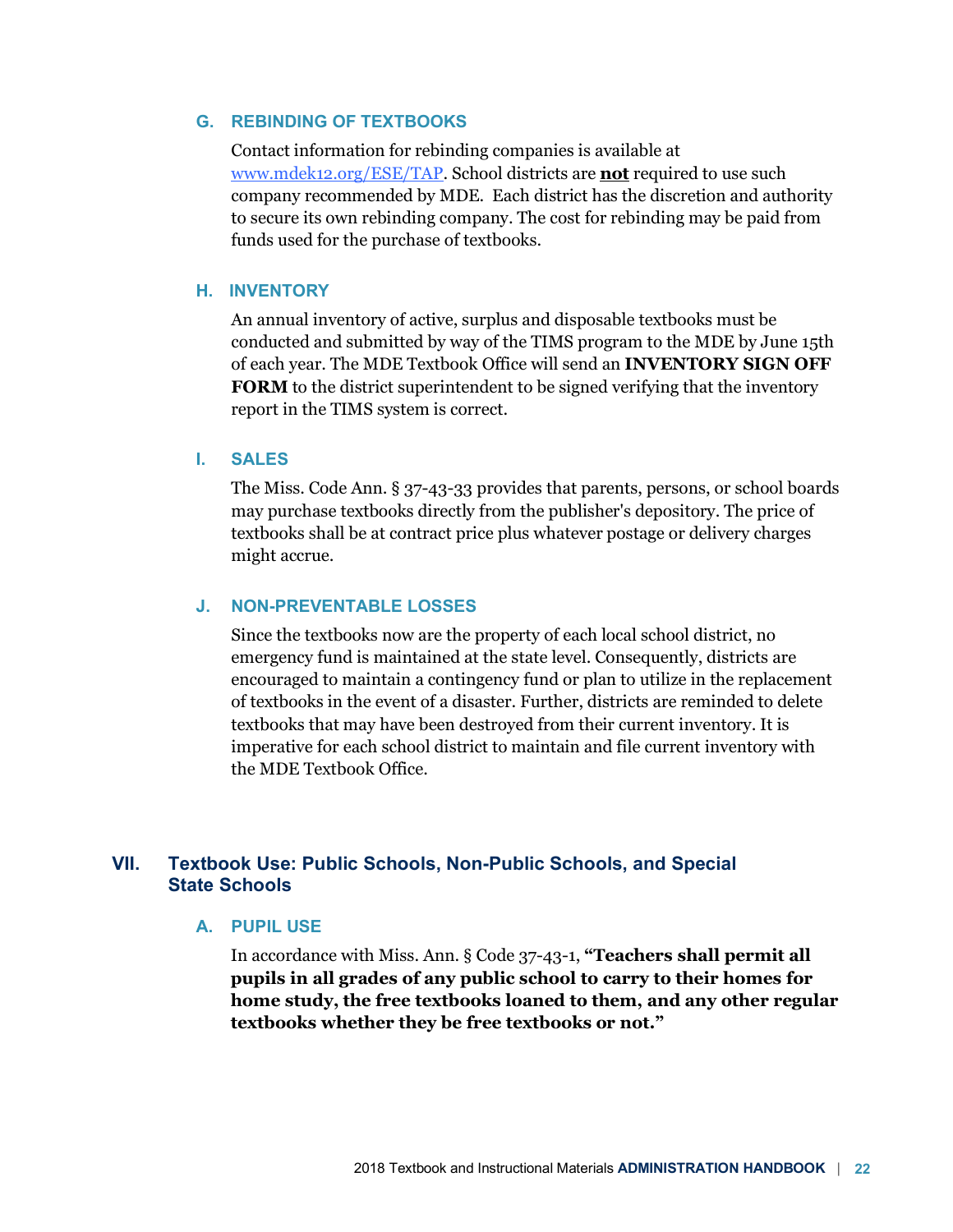### **B. HOME SCHOOL PUPIL USE**

Mississippi Code Ann. § 37-43-1 requires local school boards to make available to parents or legal guardians of any school-age children who reside in a school district, upon request, any textbook(s) on the state surplus inventory list. The parent or legal guardian is responsible for the return of the textbook(s) to the district upon completion of use of the textbook(s) or they will be required to compensate the district for the fair market value of the textbook(s). Local school districts can contact the MDE Textbook Office for an example of a suggested home policy.

# **VIII. Textbook Inventory Management System: Public Schools, Non-Public Schools, and Special State Schools**

The Textbook Inventory Management System (TIMS) is the web-based inventory system for the MDE Textbook Office. **All inventory reports** – active inventory (textbooks that have been purchased during the school year), surplus inventory (textbooks that are no longer used in the district, but do not qualify for disposal), and disposal inventory (textbooks that have been lost, destroyed or the copyright date is twelve years or older) – must be entered into the TIMS by **June 15th** of each year unless otherwise notified.

#### **A. DETERMINATION OF DISPOSABLE TEXTBOOKS**

Each local school district will determine if textbooks are unusable. Textbooks may be unusable because they are twelve years or older, or not relative to current state standards, or the textbooks may be physically worn to the point that continued use is not practical. Before a school district disposes of textbooks, approval must be granted by the Superintendent, and the information must be entered into the TIMS.

#### **B. METHODS OF DISPOSAL**

Several approaches are available for the disposal of unusable textbooks. Listed below are methods in priority order of consideration:

- 1. Priority should be given to providing the unusable textbooks to students presently in attendance. School districts should maintain records regarding the number of textbooks disposed of through this method.
- 2. Unusable textbooks can be sold to a debinding company for paper-recycling purposes. Any funds received for the sale of textbooks through this provision shall be credited back to the school that sold the textbooks for use in the purchase of additional textbooks. Because of the small price paid for the textbooks by debinding companies, this method is not very practical unless a district has a large quantity of unusable textbooks for disposal. Records must be maintained by the district relative to the number of textbooks disposed through this method. **Note:** The MDE will attempt to assist local districts in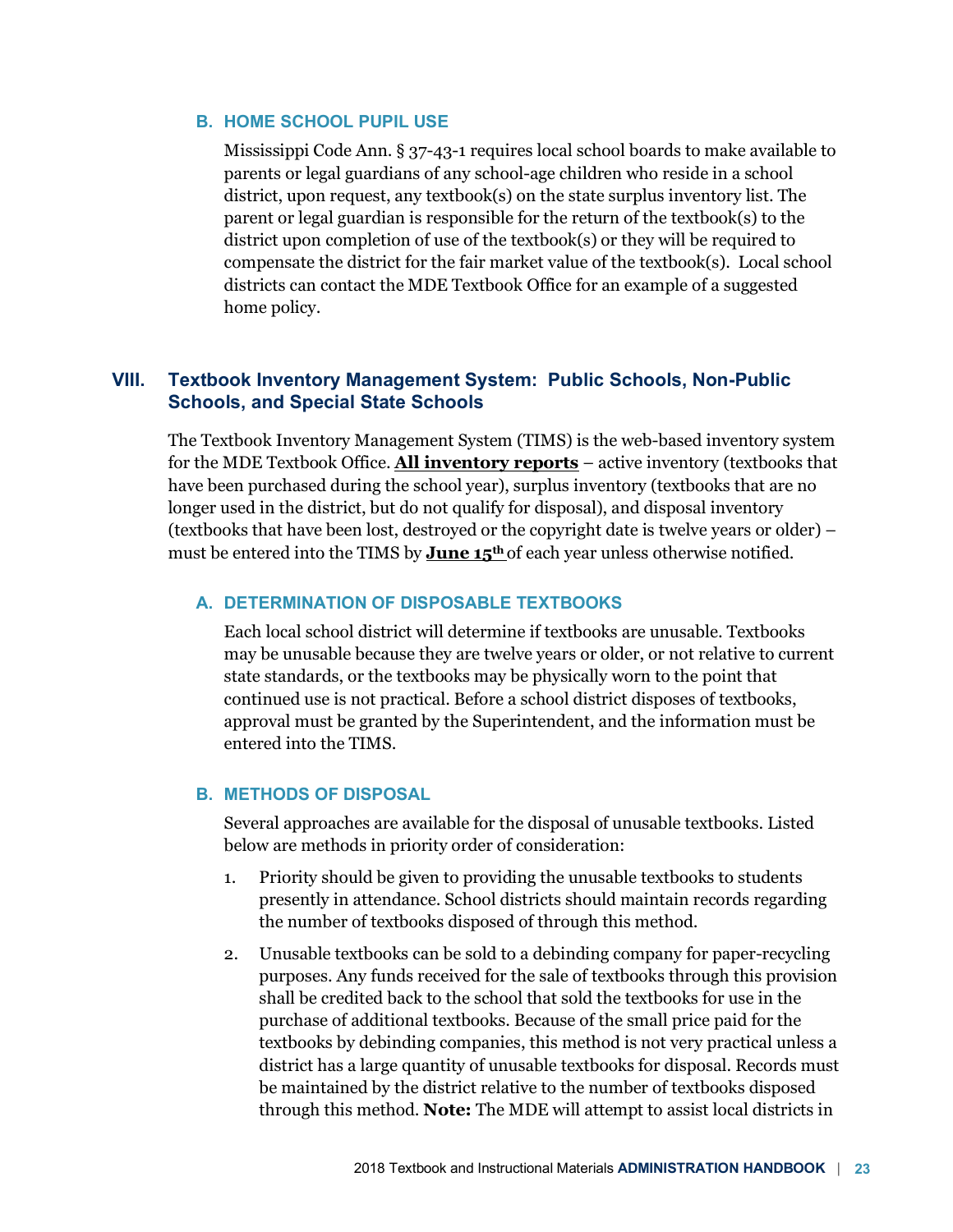the location of a company that would purchase the textbooks for debinding and subsequent recycling of the paper. Contact information is listed at www.mdek12.org/ESE/TAP. School districts are **not** required to use such company recommended by the MDE. Each district has the discretion and authority to secure its own debinding company.

- 3. Unusable textbooks can be donated to local non-profit organizations. Any non-profit organization desiring to receive unusable textbooks must make application to the local school board from which it desires to receive the donated textbooks. This application should detail the plans and intentions relative to the future utilization of the donated textbooks along with background information on the non-profit group. As part of the application to receive books, a copy of the IRS designation should be requested. When the IRS gives a designation of a 504-3-C, this is an approved non-profit organization. In no case may textbooks be donated to any group without prior approval of the local school board of the district from which the textbooks are being requested. School districts should maintain records of the textbooks disposed through this method. **Note:** School districts desiring assistance with the application process for the donation of unusable textbooks to non-profit groups should contact the MDE Textbook Office. Further, districts are encouraged to utilize much discretion in the donation of textbooks to agencies outside the public domain so as not to conflict with other regulatory requirements placed upon local districts.
- 4. Unusable textbooks can be donated to national non-profit organizations for distribution to Third World and similar countries. Several factors should be taken into consideration when one is making donations of unusable textbooks.
	- All donations should involve non-profit or similar agencies that will place the textbooks in Third World countries or in an area that experiences vast depravity as far as instructional materials are concerned.
	- All agencies interested in receiving donated unusable textbooks must first complete and submit to the school district a written application. An example of an APPLICATION FORM may be secured from the MDE Textbook Office.
	- All applications must be approved by the local-school board prior to the donation of any unusable textbooks to any agency submitting such application.
	- School districts are urged to use extreme discretion in the donation of unusable textbooks so as not to enter into a conflict with other legal requirements.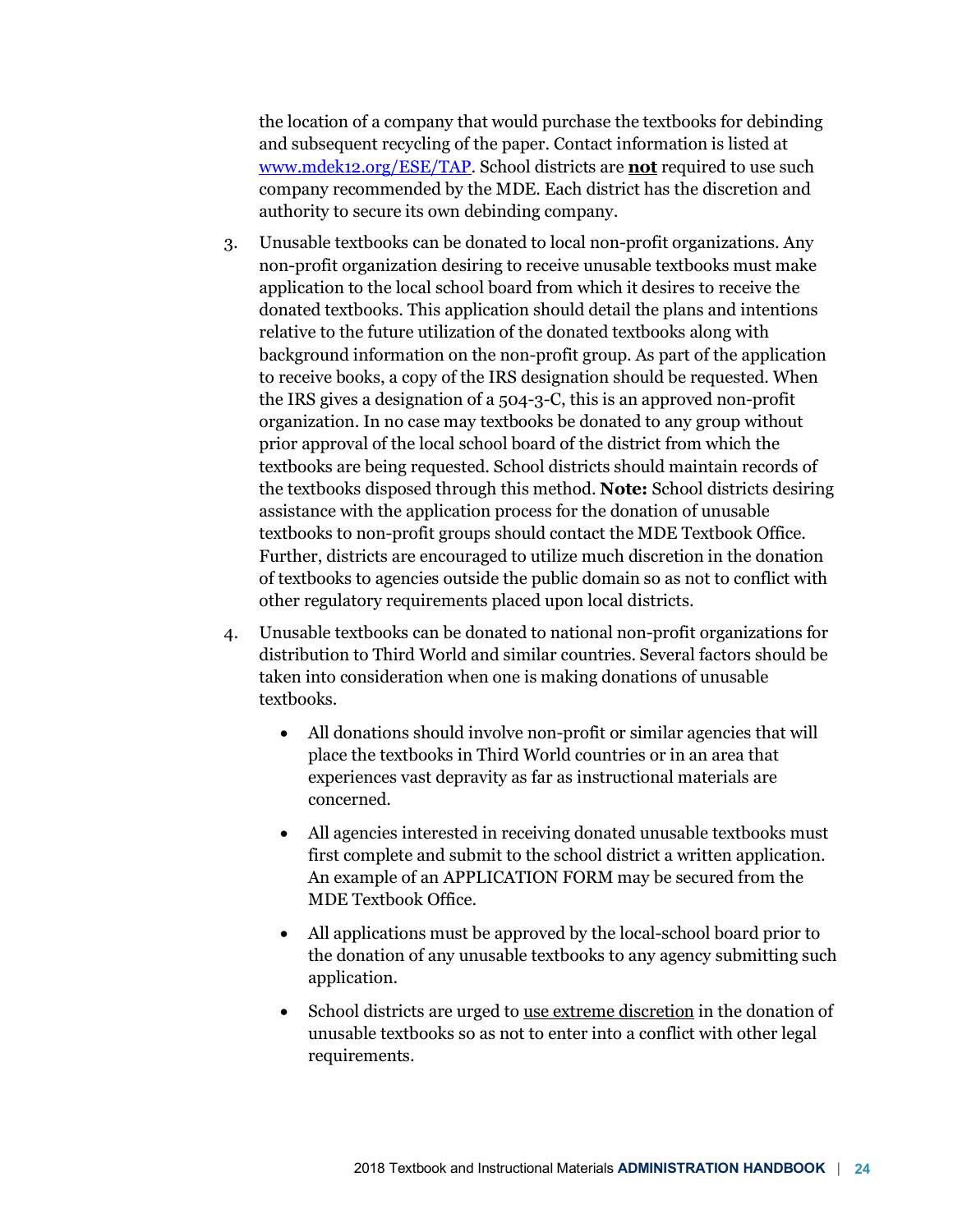**Regardless of which method is used, it is suggested that records be kept of inventory, date, and method used to dispose of unusable textbooks.**

# **C. SURPLUS TEXTBOOKS**

The surplus textbook program has been beneficial to schools throughout the state. A surplus textbook is one that is still in good physical condition but is no longer being used in the district. In most situations, the surplus textbooks will be from a previous adoption and may be much more current than those being used in some districts. Books with a copyright of **12 years of age or less** should be kept in the surplus book program.

## **Steps to be Followed in the Surplus Textbook Program**

In order for the surplus textbook program to operate in an efficient manner, local school districts are required to use the following steps:

- 1. Each school shall update the inventory of surplus textbooks at the conclusion of each school year. The inventory update shall be entered into the TIMS and must be completed no later than June 15<sup>th</sup> of each year. If changes are made during the year, the system must be updated.
- 2. Schools that need surplus textbooks should go to the TIMS. Select the request screen and make the surplus inquiry. The ISBN should be entered into the system along with the quantity needed. This is a request system, not a **SEARCH** tool. Request one ISBN at a time.
- 3. Once the needed textbooks have been located in TIMS, contact the Textbook Coordinator and ask that the request be approved. The Textbook Coordinator will indicate the approval in the system under Inquire/Modify request and contact the district that owns the textbook to ask if the district will release the books.
- 4. The district that owns the books will approve or deny the surplus transfer in the system by going to the approval surplus transfer screen.
- 5. This is a district-to-district function. At no time should a principal call schools to ask if they have books and if they will release the books that they own.
- 6. If the proper process is not followed, the ending inventory of the two districts will not be correct.
- 7. All freight costs incurred in the transfer of the surplus textbooks will be paid by the receiving school/district. Shipping arrangements should be made before approval is given.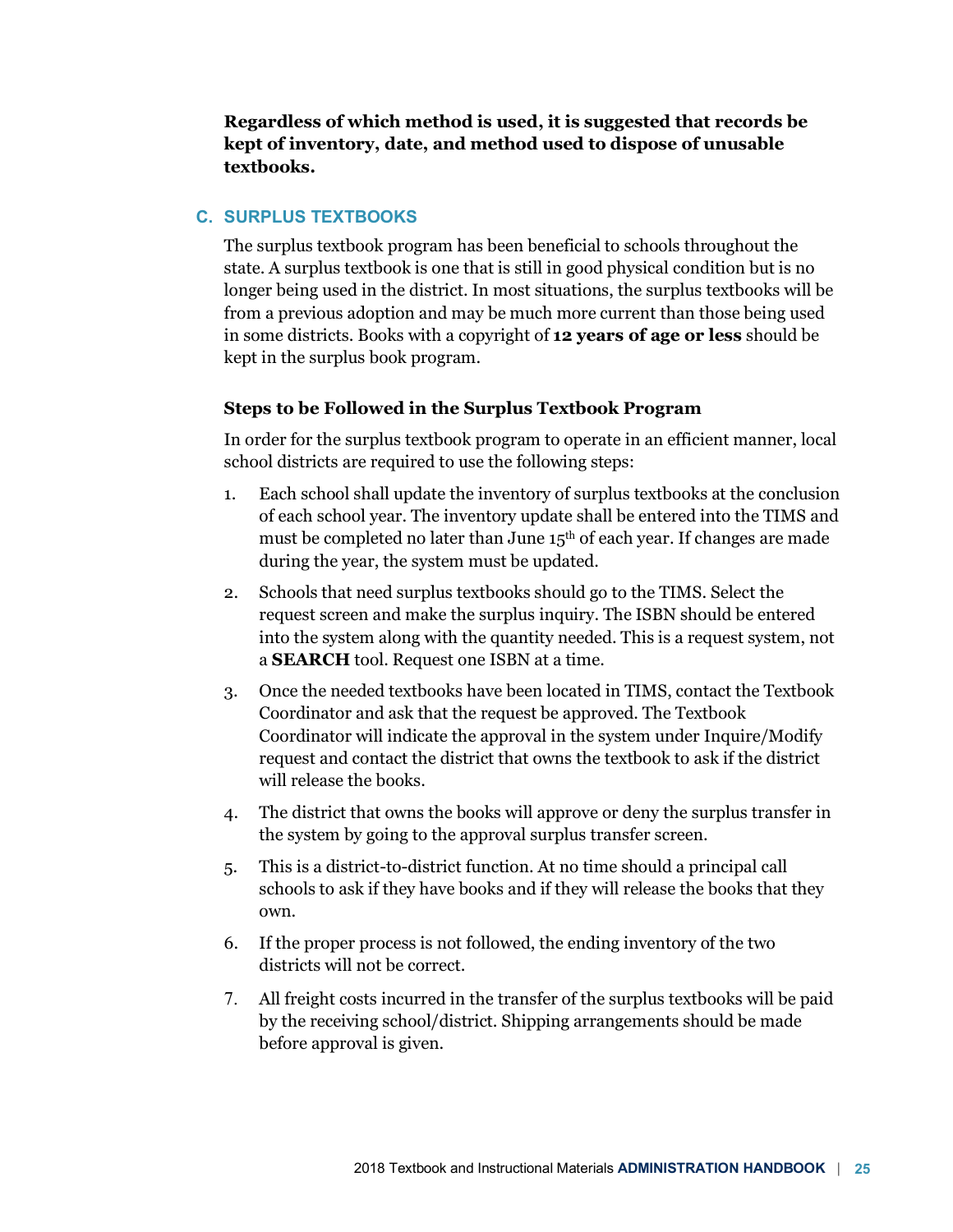# **IX. PROCESS TO FILE A COMPLAINT**

Any person who wishes to report a violation of the policies and procedures stated in the *Mississippi Textbook and Instructional Materials Administration Handbook* should follow the process listed below:

**A.** A written complaint letter must be received by the Textbook Office, Mississippi Department of Education; P. O. Box 771, Jackson, MS 39205-0771 within fourteen (14) calendar days after the person/company making the complaint has knowledge of the violation. The MDE will not investigate any complaints made after the deadline, and the MBE will not hear any matters concerning the complaint filed after the deadline. The complaint letter must indicate the policies and procedures being violated with a reference to the page and paragraph in the *Mississippi Textbook and Instructional Materials Administration Handbook*. The complaint letter must include the name of the person/company that violated the rule, the date and location where the violation occurred and the signature of the individual making the complaint. Please give as much information as possible in order for the complaint to be investigated.

Within seven (7) business days of receipt of the complaint, the MDE Textbook Office will investigate the violation(s) and forward the findings to the Bureau Director of the Office of Elementary Education and Reading. The Bureau Director will review the staff's findings and make a recommendation to the Chief Academic Officer.

- **B.** The Chief Academic Officer will review the findings and request by certified mail a written response to the complaint from the person/company who has been reported as violating the policies and/or procedures. The person/company shall file a written response to the complaint addressed to the Chief Academic Officer within fourteen (14) calendar days of receipt of the request. Responses received after the deadline will not be considered. Upon receipt of all relevant documentation received prior to the deadline, the Chief Academic Officer will forward the information with a recommendation to the State Superintendent.
- **C.** If the State Superintendent determines that there is not sufficient reliable evidence of a violation, then the State Superintendent will notify by letter the person/company making the complaint and the person/company reported to have violated the policies and procedures.
- **D.** If a resolution cannot be reached, the matter will be presented at a formal hearing before the MBE at its regularly conducted business meeting. The staff of the MDE will present the evidence of the violation(s) with a penalty recommendation. The person/company reported to have violated the policies and procedures will be given an opportunity to present any information relevant to the subject issues. Board members may ask questions of any person.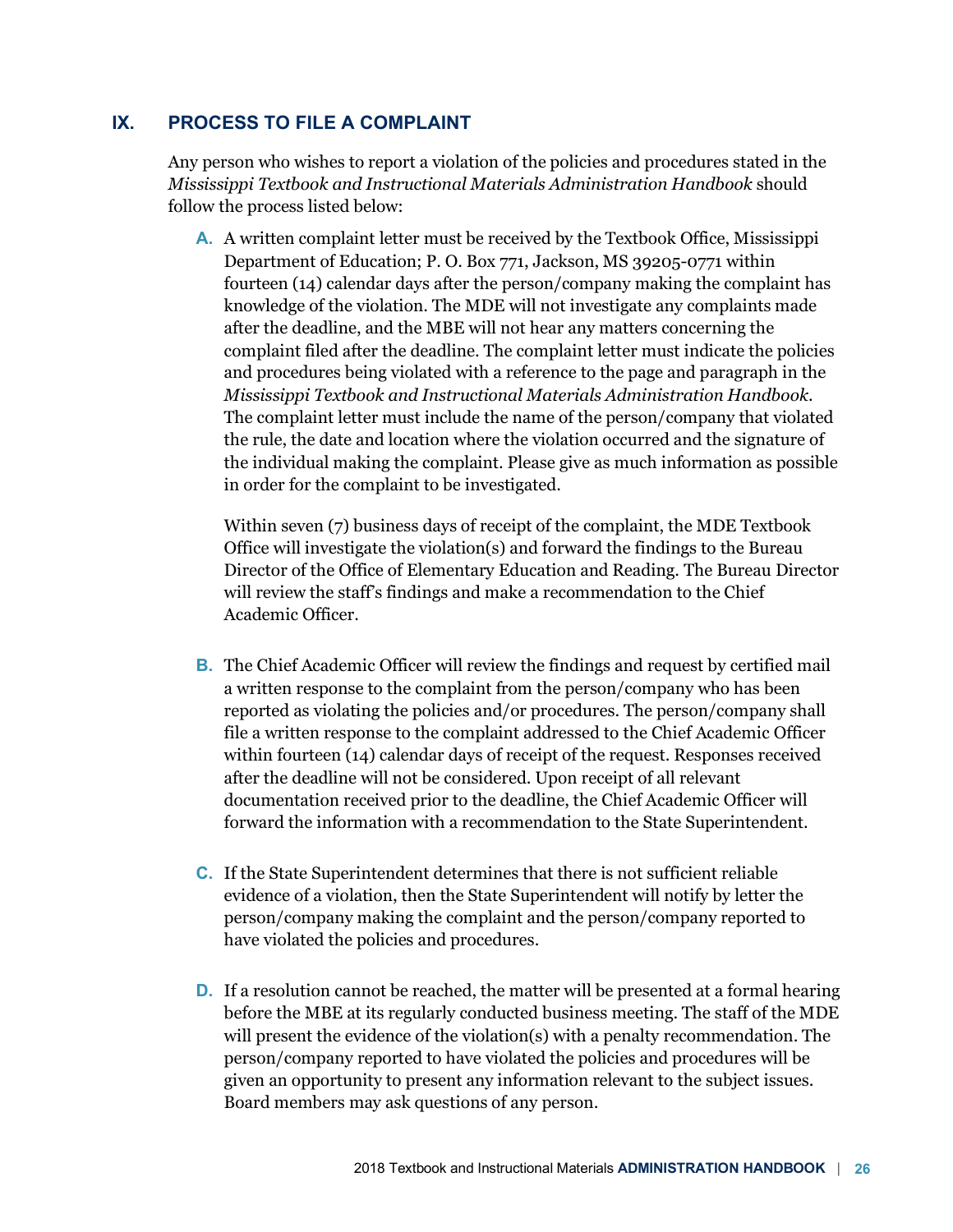**E.** The MBE will determine what, if any, violation(s) of the policies and/or procedures of the *Textbook and Instructional Materials Administration Handbook* occurred and what penalty or penalties to impose upon the person/company that violated said policies and procedures. The person/company before the MBE will receive notification of the decision by Board Order.

# **X. Forms: Non-Public and Special State Schools**

Several forms are utilized in the implementation of the state-owned textbook program. Below is a listing of current forms:

#### **A. TEXTBOOK LABEL (MT-1)**

This property label is used for textbooks after the original label is no longer usable. The MDE Textbook Office will continue to maintain a stock of both and will distribute labels to the schools upon request.

#### **B. TEXTBOOK CARD (MT-6)**

This card is used for issuing textbooks to students. This allows the school to keep a record of the students to whom the textbooks have been issued.

#### **C. RECORD OF REFUND (MT-8)**

This form is used to accompany the remittance of collections for fines and damages to the MDE.

#### **D. SOLE SOURCE (FORM SC-1)**

This form must be used when requesting special approval to purchase textbooks from only one source due to special circumstances.

#### **E. EEF FUNDS FORM (MT-2EE)**

This form must be used when using EEF funds for textbooks not ordered from the state depository.

#### **F. GENERAL FUNDS FORM (MT-2G)**

This form must be used when using general funds for textbooks not ordered from the state depository.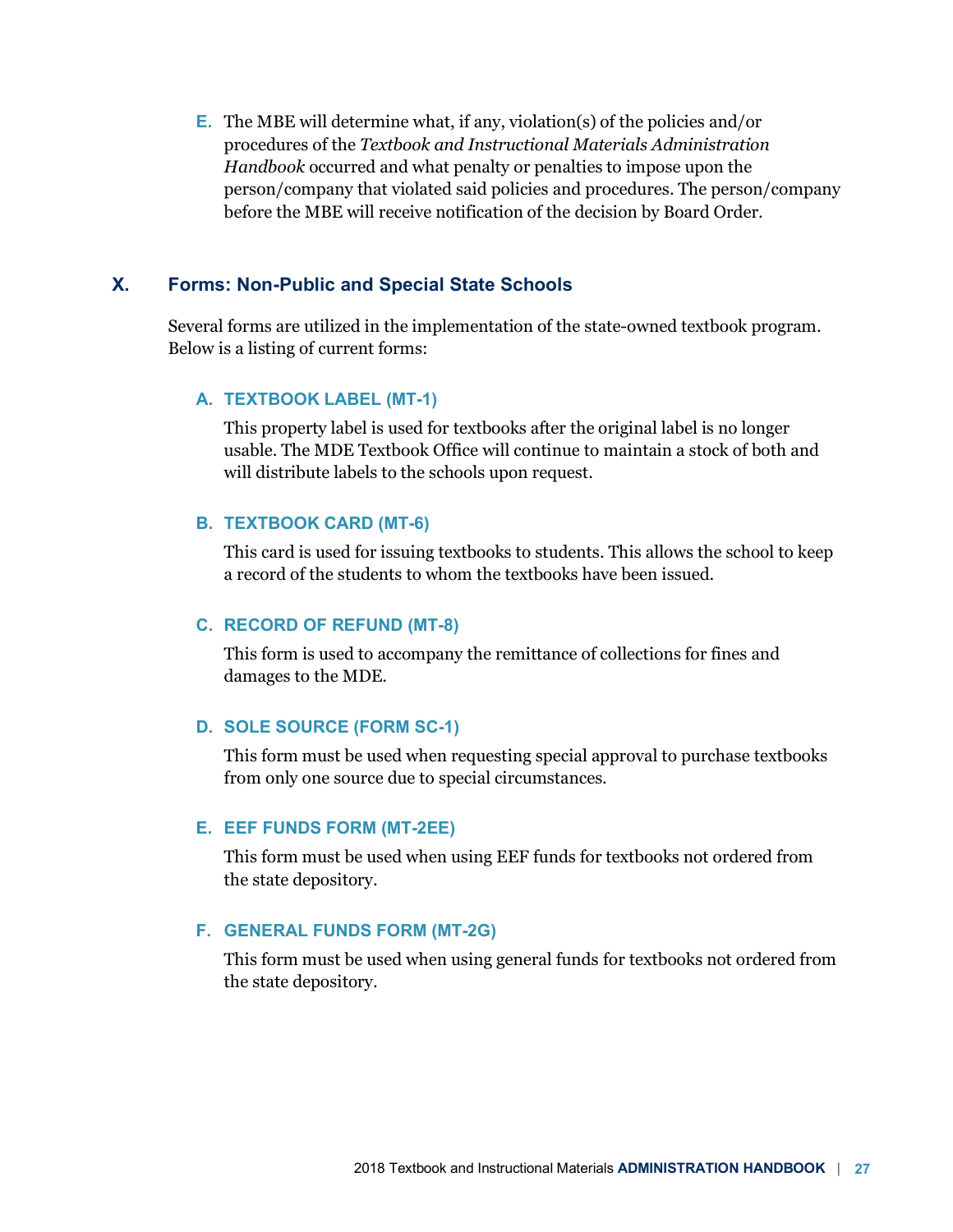# **SECTION TWO**

# **Publisher Regulations**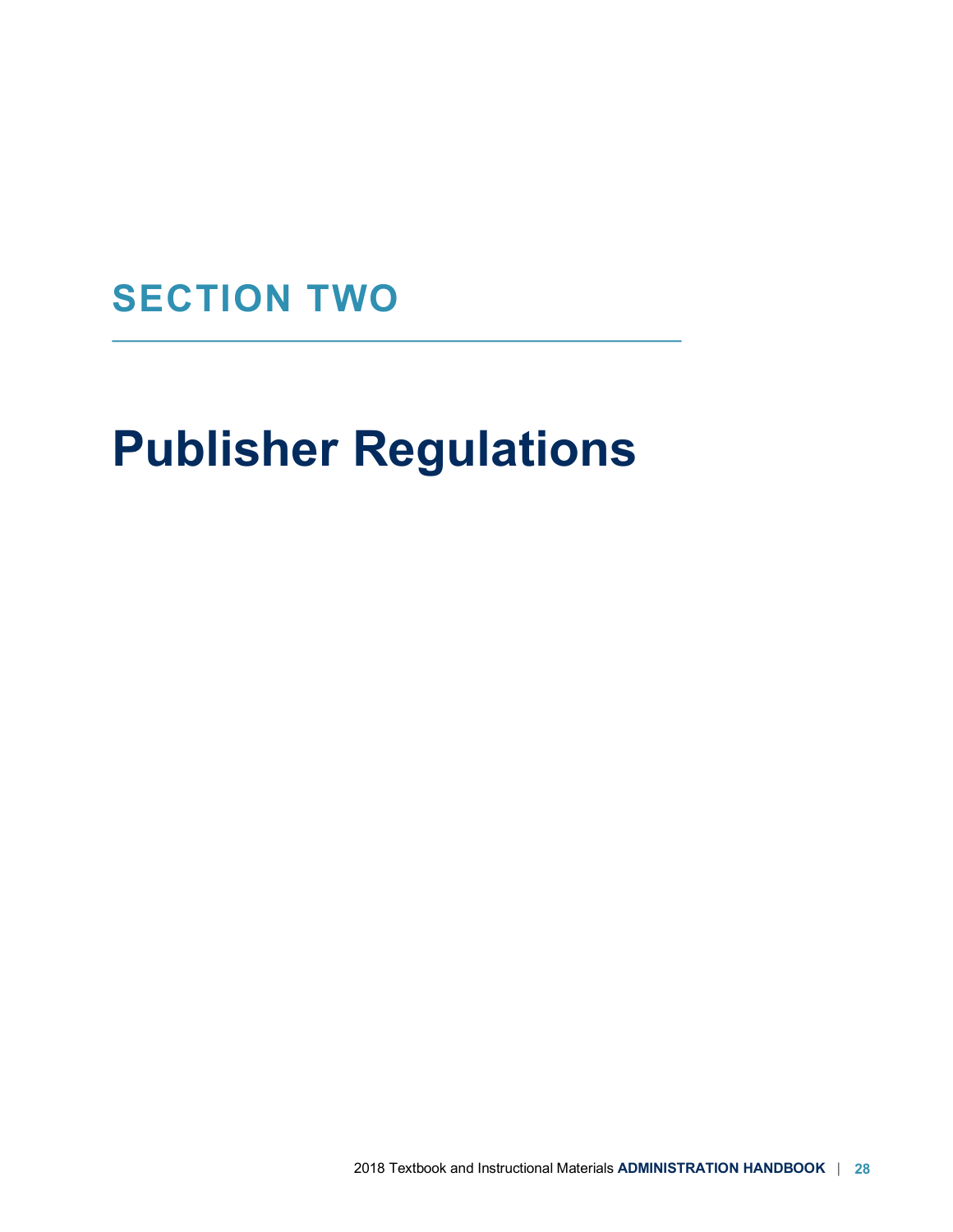# **I. Introduction**

The textbook adoption system employed by the State of Mississippi is an orderly process by which textbooks from the marketplace are reviewed and selected for use in school classrooms. In order to maintain the integrity of the process, specific procedures have been developed for publishers/vendors. The MDE specifies dates to be followed during each adoption year.

# **II. Publisher Regulations and Procedures**

Publishers are required to follow the procedures below in order to participate in state adoption process.

# **A. INTENT TO PARTICIPATE**

Publishers/vendors who have current textbook contracts with the State of Mississippi will receive an INTENT TO PARTICIPATE FORM and all other information necessary for the submission of a textbook bid. Failure to submit the INTENT TO PARTICIPATE FORM will not prevent publishers/vendors from submitting bids. Other interested publishers/vendors should contact the MDE Textbook Office or download information at www.mdek12.org/ESE/TAP.

# **B. CALL FOR BIDS**

- 1. All bids for textbooks must be submitted to the MDE by 5:00 p.m. on the date designated on the CALL FOR BIDS.
- 2. A textbook may be proposed and bid in only one category and can not be currently under contract. Publishers must list each book, separately, along with the copyright price, printing edition, and grade/subject area to be considered for adoption. Bids not following the format will not be considered.
- 3. No changes will be made in the submitted BID FORM after the training activities for the State Rating Committee have begun. When a manuscript/galley is submitted for review by the committee, **no substantive changes** may be made in the content. (Minimum changes may be made that do not affect the compatibility of the textbooks.) MDE reserves the right to review and grant permission before any change can be made in the title or in the content of the textbooks or series or in the manuscript. A bound official sample SHALL be filed with the MDE by 5:00 p.m. on the day preceding the adoption declaration by the MBE. Failure to meet this deadline will result in the textbook being removed from consideration for adoption.
- 4. Publishers **must** make and execute a good and sufficient bond (executed in triplicate, Miss. Code Ann. § 37-43-25) payable to the State of Mississippi with a surety thereon. Publishers/vendors are required to provide proof that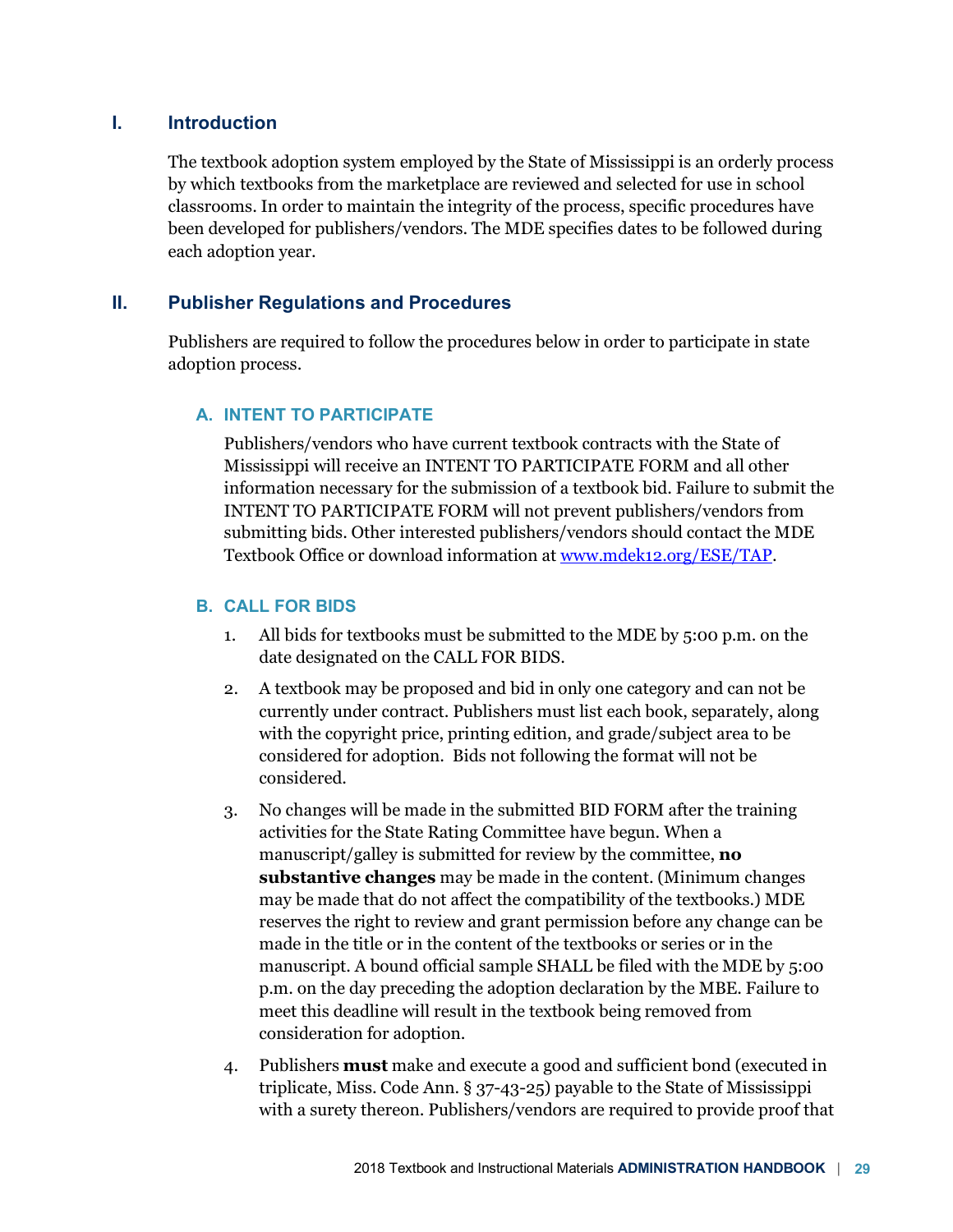the company can secure a textbook bond with the Mississippi Department of Insurance by the date specified. If a textbook bond cannot be secured, the textbook bid will be voided.

- 5. Publishers must take appropriate measures to ensure that the textbooks being bid are consistent with the requirements outlined in the applicable Mississippi College- and Career-Readiness Standards. The correlation is required for each textbook/software product submitted for adoption consideration. The materials that a publishing company submits for adoption must provide comprehensive coverage of the course content as outlined in the Mississippi College- and Career-Readiness Standards. Therefore, a correlation to the content standards is required. The correlation must be in the format listed in the bid.
- 6. Textbooks that contain obscene, lewd, sexist or vulgar material; advocating prejudicial behavior or actions; encouraging acts determined to be antisocial or derogatory to any race, sex or religion will not be considered for adoption by the MBE (Miss. Code Ann. § 37-43-31(5)).
- 7. Bidders will quote their lowest net wholesale price, according to the provisions and under the conditions set forth in Miss. Code Ann. § 37-43-23.
- 8. Some terms used in the "Call for Bids" require clarification. For the convenience of publishers/vendors the following terms are defined:
	- **Textbook** Any medium or manual of instruction which contains a systematic presentation of the principles of a subject and which constitutes a major instructional vehicle for that subject. (Miss. Code Ann. § 37-43-1)
	- **Teacher's Edition** Hardbound book that may be referred to as an Annotated Teacher's Edition or Wraparound. Teacher's editions in the form of a CD or online may be accepted. Consideration will be given on an individual basis for companies that produce anything other than the traditional teacher's edition.
	- **Supplemental Materials** Student or teacher materials that stand alone and do not constitute the principal source of study for a subject or course.
	- **Ancillary Materials** Student or teacher materials that are designed to support a textbook but are not an integral part of the textbook.
	- **Sample Copy** Any product sent by publisher/vendor to school district that is free. Complimentary copy is also a term used to refer to a sample copy.
	- **Examination Copy** Product sent to State Rating Committee member and/or Local Selection Committee member for their review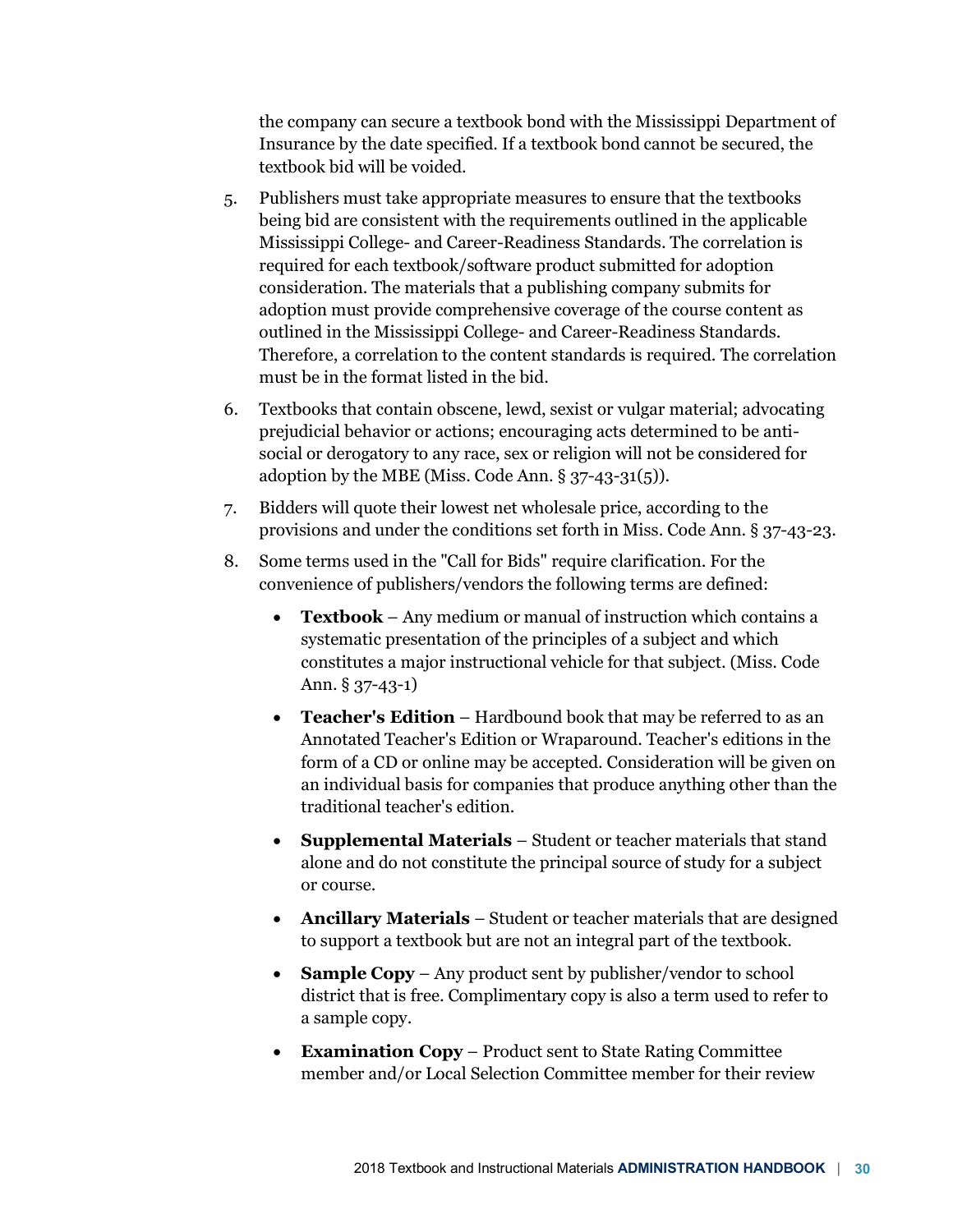and consideration for adoption. These materials must be returned to School Book Supply Company of Mississippi.

• **Hardware** – The equipment required to use electronic-based materials. The MBE adopts the teacher and pupil edition. It does not approve supplemental materials and hardware.

## **C. ELECTROIC FILES FOR BRAILLE TEXTBOOKS – NIMAS**

Publishers/vendors must have available a hard copy and electronic media for Braille versions of literary and non-literary subjects according to the provisions and under the conditions set forth in Miss. Code Ann. § 37-43-24. Publishers must provide an electronic file that includes transcribed, formatted Braille files, including tactile images, that adhere to the Braille Authority of North America (BANA) standards. UPON REQUEST, PUBLISHERS/VENDORS MUST FURNISH, WITHIN TEN WORKING DAYS, A HARD COPY AND ELECTRONIC MEDIA TO:

> Mississippi Instructional Resource Center (MIRC) 1252 Eastover Drive, Adm. Bldg. Rm. 300 Jackson, MS 39211 Phone: (601) 984-8207

#### **III. Textbook Materials**

#### **A. ANCILLARY MATERIALS**

Publishers/vendors submitting products for adoption that are routinely sold to accompany the student textbook shall state on the INTENT TO PARTICIPATE FORM and BID FORM(S) the non-escalating price at which the ancillaries will be sold. These may be purchased through the Mississippi depository for the duration of the textbook contract. In districts where terminal servers are used, a site license must be provided to the school district at no extra charge. Schools should be aware of the minimum specifications of the hardware and be aware that not all software is compatible with all systems. Schools will be responsible for any technical support and any additional costs incurred in order to utilize software being provided.

#### **B. FREE MATERIAL**

Publishers/vendors that wish to make free materials (e.g., correlation, ancillary materials, supplementary materials, etc.) available to school districts in Mississippi must state their intentions to do so on their STATEMENT OF FREE MATERIALS FORM. The conditions under which these materials will be available to the schools must be clearly stated on the BID FORM. If publishers have electronic items that are available in audiocassette, CD ROM, DVD, or electronic format, they may offer the different formats so that districts may select the preferred format. MDE reserves the right to reject this portion of the bid if terms are not easily interpreted.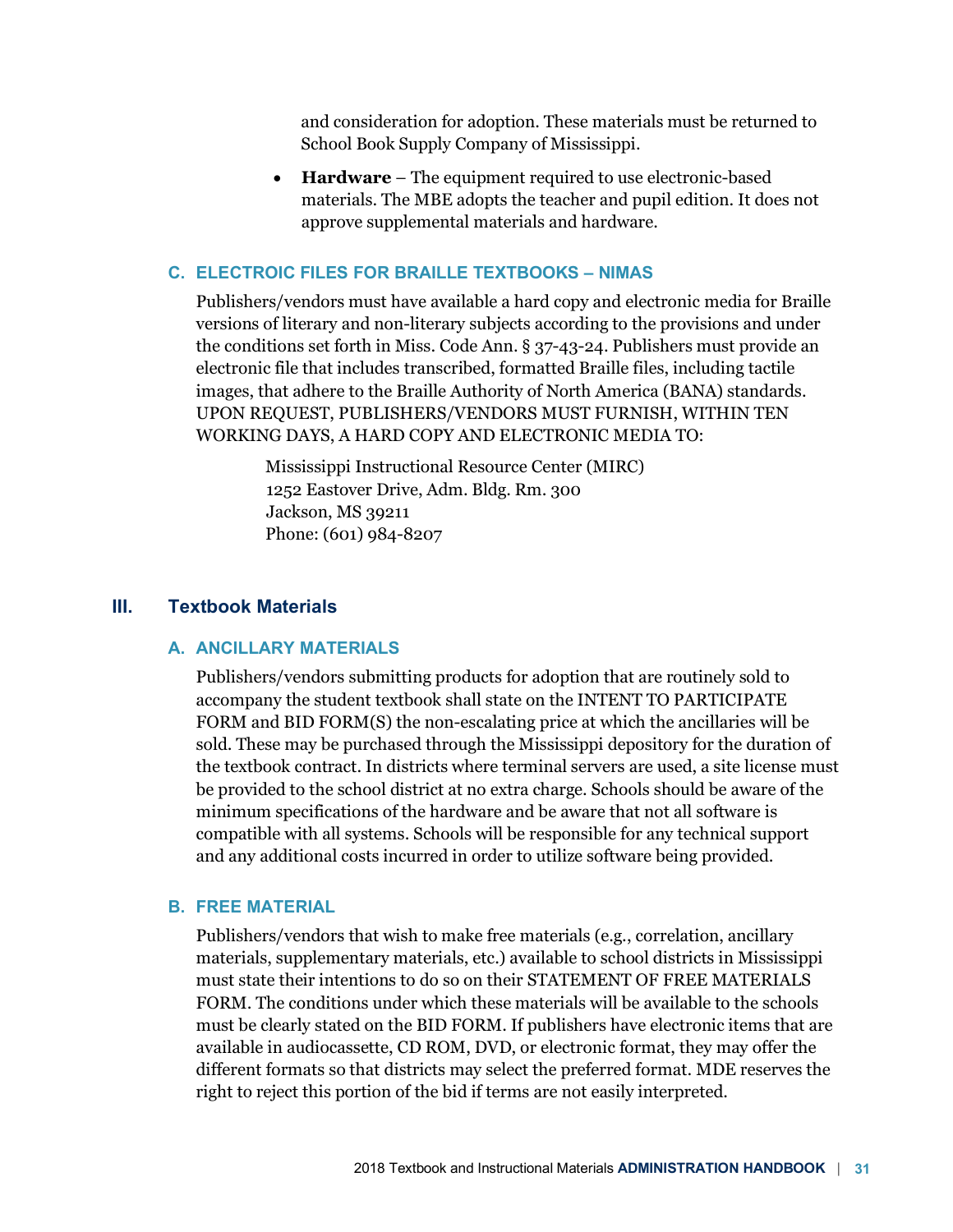Publishers/vendors **will not be** permitted to give away or promise free material not certified on the BID FORM. No changes in the free materials list will be permitted after the bid's due date. All free material provided by publishers/vendors, **EXCEPT TEACHER EDITIONS**, must be shipped at publishers/vendors' expense. **PUBLISHERS/VENDORS WILL BE REQUIRED TO PROVIDE ALL LISTED FREE MATERIAL IN ACCORDANCE WITH THE TERMS AND CONDITIONS INCLUDED ON THE BID FORM.** Publishers/vendors who bid free material to be given per student textbook every year for the life of the contract should remember that some schools have four by four schedules. In this case the free material must be given to the school each time they teach the course.

#### **C. OFFICIAL EXAMINATION COPY**

An official examination copy, **both pupil edition and teacher edition,** of each textbook for which a bid is submitted must be filed with the MDE. All textbooks furnished under the contract shall, at all times, during the existence of, be manufactured equal to, or in excess of, the Manufacturing Standards and Specifications for Textbooks established by the National Association of State Textbook Administrators.

- 1. "First edition, first printing" is defined as a new book, series or product that has been created and printed for the first time. Revised books with new copyrights and ISBN changes are not considered "first edition, first printing" books. State-specific teacher editions that are customized from the national editions are not considered first printing, first edition books. The MDE Textbook Office will review a new product to determine if the new product is a "first edition, first printing".
- 2. Publishers submitting "first edition, first printing" textbooks or other products for review in the state must permanently mark all products. This includes the official examination copies and any other copies that come into the state as samples. Acceptable markings are:
	- Printing on the cover that states "Examination Copy Not for Classroom  $Use''$
	- Drill a hole in the upper right-hand corner
	- Cut the upper right-hand corner
- 3. Special consideration may be given on an individual basis for different markings for "first edition, first printing".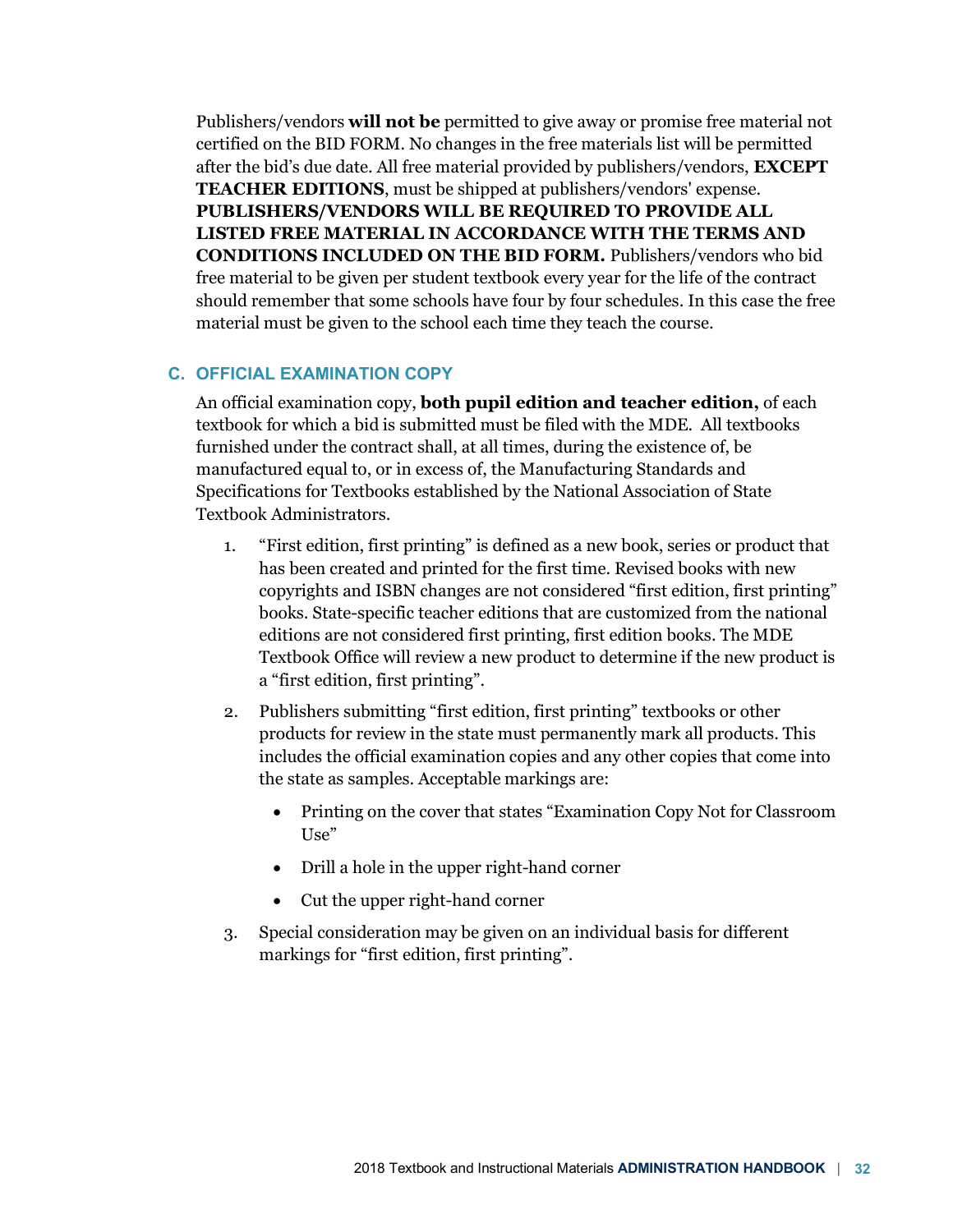- 4. Each official examination copy must have a **removable label** with the following information in the lower right-hand corner:
	- Subject and Course
	- Grade Level
	- Complete Title
	- Student Edition
	- Publisher
	- Copyright
	- ISBN

## **D. FORM B AND FORM M**

**Each** bidder shall place **inside the front cover of the OFFICIAL pupil examination copy**, a statement of warranty (FORM B or FORM M). The publisher/vendor shall certify warranty whether the textbook or media furnished will conform to the Manufacturing Standards and Specifications. **Do not file FORM B and FORM M with the bid**. Official pupil-sample copies received without a FORM B or FORM M inside the front cover will not be considered until a representative of the publisher/vendor correctly affixes the form. **(NOTE: Publishers/vendors submitting galleys or manuscripts should attach a FORM B or FORM M based on the standards and specifications that the textbooks/media, when they are finished, will meet).**

## **IV. Representatives from Publisher Companies**

## **A. PUBLISHER EMPLOYEES**

No teacher in any of the schools of the state, no school district superintendent of schools, and no person officially connected with the government or direction of any school shall, during employment with the school district, act as agent or attorney for any textbook publishing company selling textbooks in this state. If, after employment with a school district, any person filling such position accepts the agency or attorneyship of any textbook publishing company, the acceptance of such agency or attorneyship shall work a forfeiture of the office or position as teacher held at the time of the acceptance of such agency or attorneyship (Miss. Code Ann. § 37- 43-39).

#### **B. PUBLISHER REPRESENTATIVES**

Publishers/vendors will be limited to **five** representatives working in the state at any one time during an adoption. Teachers may not act as a publisher's representative. Managers may have consultations with the representatives during the adoption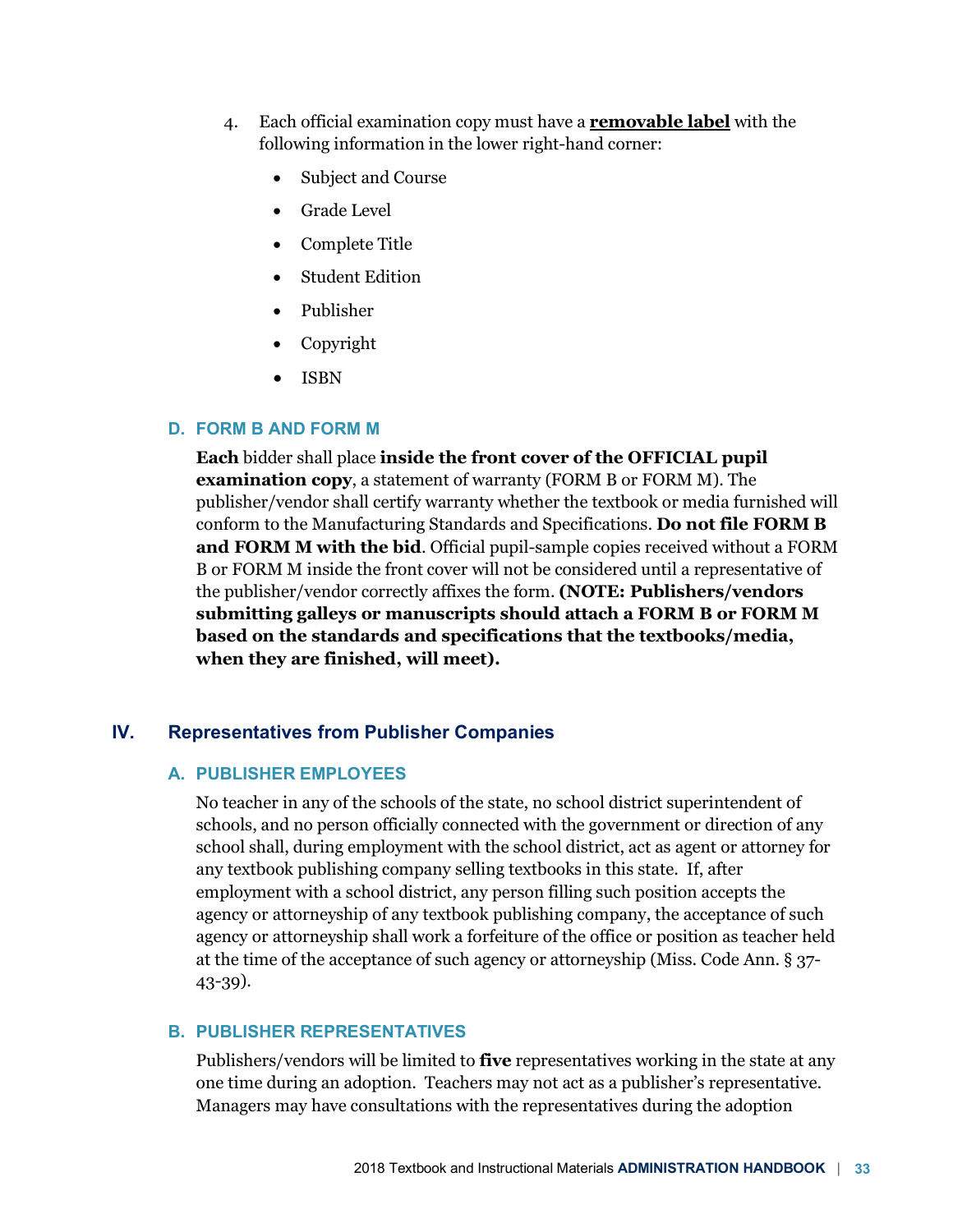process. Managers that are in the state consulting with their representatives are not counted as one of the five representatives. However, if the manager contacts schools or attends the local hearings/caravan, he/she will be considered one of the five representatives.

## **C. COLLEGE REPRESENTATIVES**

If a publisher has a college representative, this representative's activities will be limited to the college area unless he/she is one of the five representatives to work in the adoption. If the college representative works outside the college area, that representative must be considered as one of the five working in the state.

## **V. Publisher Companies' Presentations**

The adoption process in Mississippi involves State Rating Committees in the evaluation and rating of textbooks as provided by law. Publishers/vendors will receive a listing of the State Rating Committee members before the scheduled presentations. All material considered for adoption will be pre-reviewed and vetted for alignment to the Mississippi College- and Career-Readiness Standards by a trained cadre of teachers and leaders. Teachers will receive rigorous training and supports on reviewing instructional materials based on alignment, rigor/complexity and usability. All titles submitted will be presented to the State Rating committee (with feedback from the pre-review panel) regardless of the pre-review results.

#### **A. PRESENTATIONS**

Each publisher will be limited to one presentation with each State Rating Committee to which textbooks have been submitted, by the respective publisher, for adoption consideration. Each vendor must provide the necessary equipment that will be needed for making presentations to the State Rating Committee. Each publisher will be allotted fifteen minutes for presenting one book and ten minutes for each additional book or grade level. In no case will a publisher be allotted more than a total of 60 minutes for a presentation to any one committee.

**NO** presentations are to be made to the State Rating Committee members on an individual basis. **PUBLISHERS ARE NOT PERMITTED TO HAVE ANY CONTACT WITH STATE RATING COMMITTEE MEMBERS UNTIL THE AUTHORIZED DATE FOR PRESENTATIONS. TELEPHONE CALLS, PERSONAL VISITS, WRITTEN/ELECTRONIC CORRESPONDENCE, AND COMMUNICATION THROUGH THIRD PARTIES WITH COMMITTEE MEMBERS ARE STRICTLY PROHIBITED.**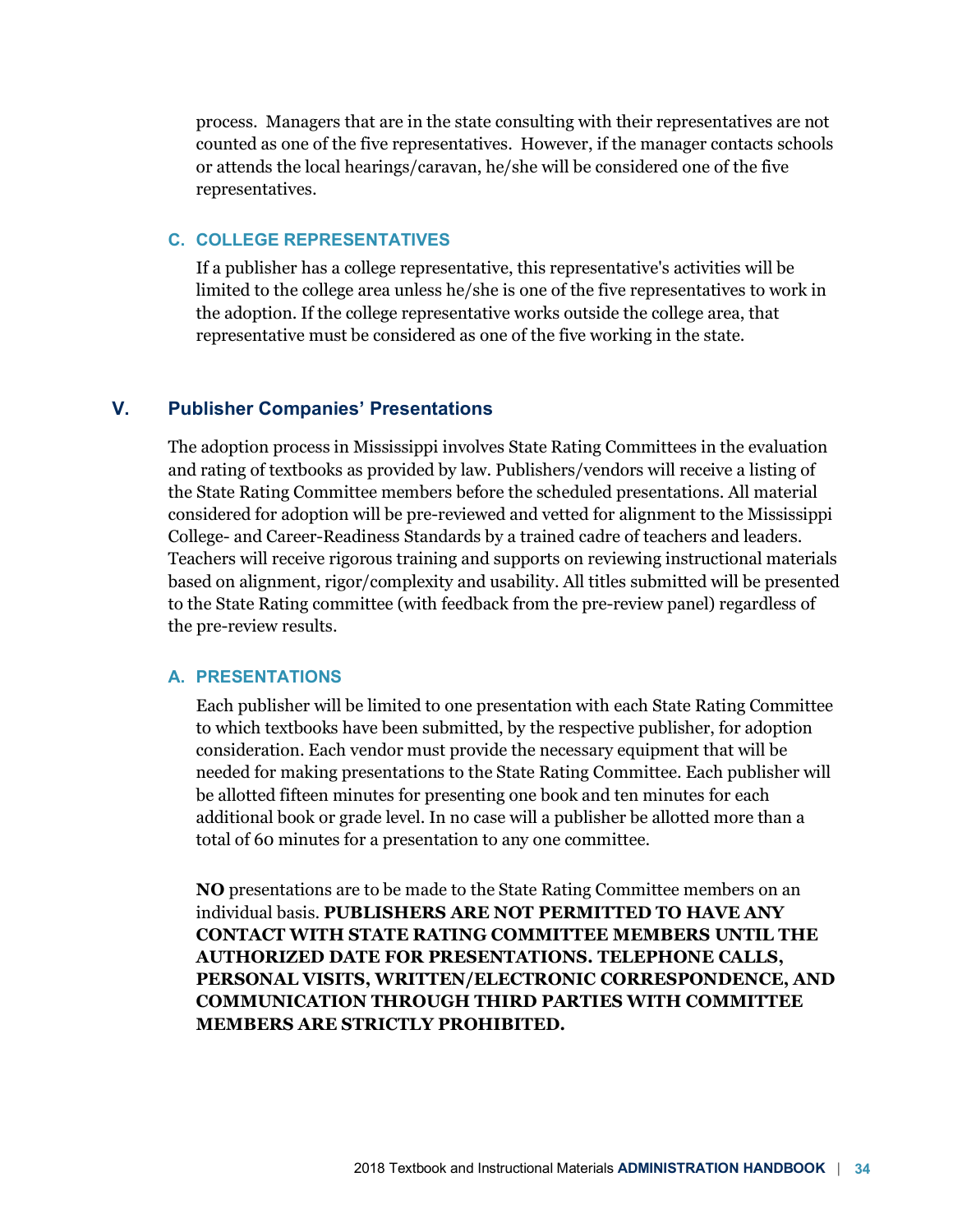During the state rating committee presentations, the features and benefits of the pupil edition, teacher edition, and ancillary materials/supportive materials may be displayed and discussed within the allotted timeframe.

Each publisher shall furnish the MDE Textbook Office on the specified date, a copy of a one-page, one-sided, 8½" x 11", 3-hole punched sheet of features, benefits and any other important information about the book/series being considered for adoption.

#### **B. ADOPTION HEARINGS**

There will be no formal adoption hearings by the MBE with publishers'/vendors' representatives. The results of the Board's adoption will be available in the MDE Textbook Office the day following the MBE Meeting when the textbooks are adopted.

#### **C. AWARENESS SESSIONS**

Publishers/vendors may conduct awareness sessions. A school or district may invite a publisher to its district to present materials provided it is held during the period before the MBE adoption.

# **VI. Time Between State Adoption and Caravan**

- **A.** During this period after the adoption by the MBE, individual publishers/vendors may provide examination copies of pupil edition and teacher's edition for local selection committee members. In some cases, examination copies will not be possible because of the nature of the adopted material. Publishers/vendors may make available examination copies based on their individual products and budgets.
- **B.** Publishers/vendors having textbooks adopted by the MBE will receive a listing of each of the school districts (**FORM C**) participating in the textbook program. This listing will provide the name and shipping information for the person receiving the official examination copies. This information will be sent to the local representative by e-mail and/or mail once the adoption listing is released. Each school shall receive no more than one set of a complete product. The pupil edition, teacher edition, correlation, list of free materials, and price list for each grade level will be considered the official examination copy. Each textbook and each consumable packaging shall contain a removable label that states **Local Selection EXAMINATION COPY,** plus grade level/instructional category in which the textbook has been adopted. Product(s) sent to the State Rating Committee member and/or Local Selection Committee must be returned to School Book Supply Company of Mississippi. Passwords for online curriculum will expire after the adoption process. **All textbooks should be shipped in a consumable package, not weighing more than 25 pounds, and should not be placed in sample boxes or display boxes.**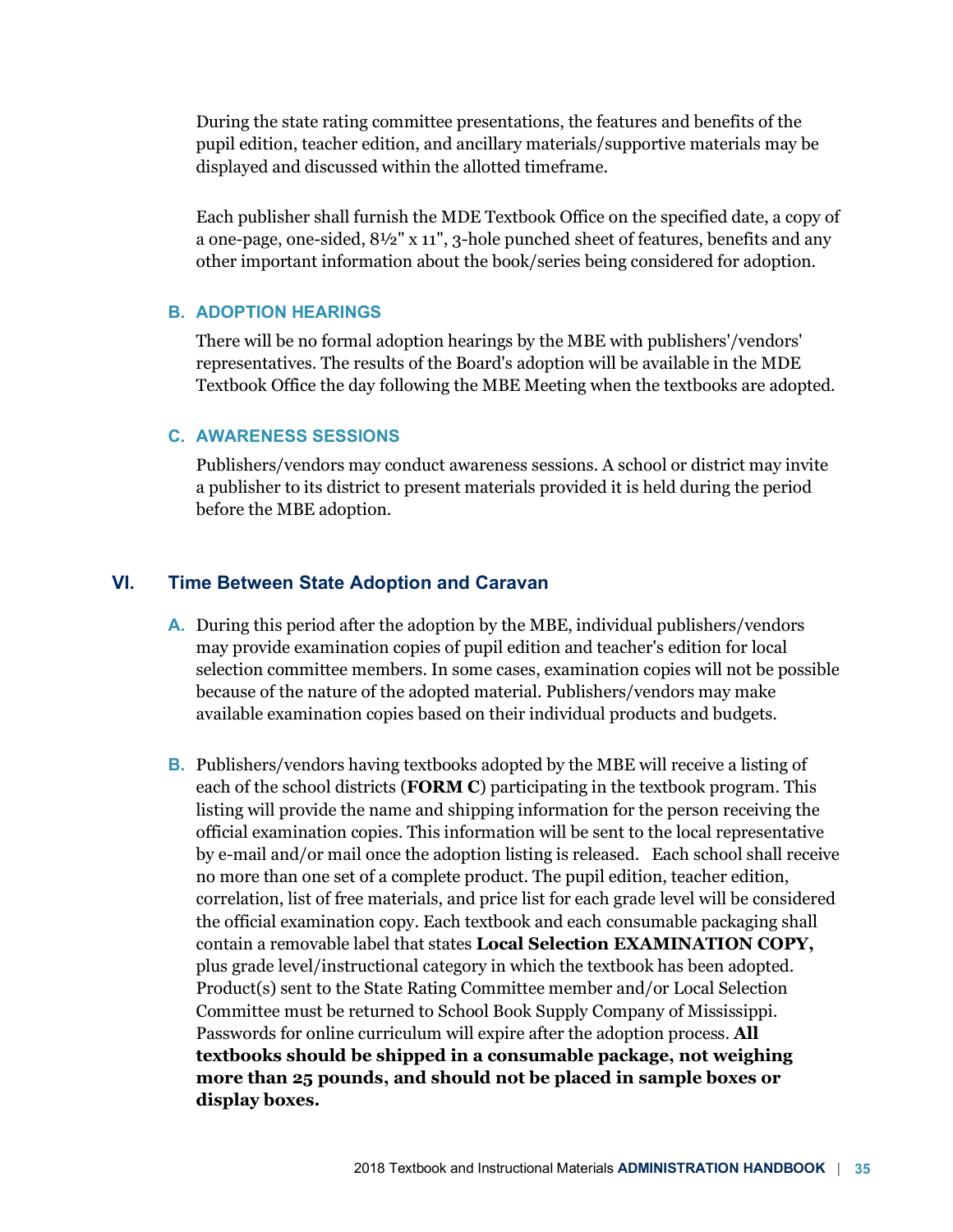**C.** All examination copies received at the local level are to be returned to the Mississippi depository, freight collected, and **MUST NOT BE DESIGNATED AS COMPLIMENTARY COPIES. Each book/product and the outside of the box must have a removable label that gives the grade level and instructional category.**

# **NO EXAMINATION COPY MAY BE GIVEN TO SCHOOL PERSONNEL DURING LOCAL HEARINGS, NOR WILL COMMITTEE MEMBERS OR SCHOOL PERSONNEL BE PERMITTED TO KEEP OFFICIAL**

**EXAMINATION COPIES**. Teachers will be advised that textbooks are not to be numbered, marked in any manner, or issued to students. All superintendents will be notified by the MDE Textbook Office of the procedures to be followed for the return of the examination copies. Publishing companies, their local representatives, and the Mississippi depository will make the determination if textbooks have been returned to the depository. It will be the publisher's responsibility to furnish the MDE Textbook Office a listing and cost of textbooks not returned from each school district. This information must be filed no later than twelve months after the adoption date. This listing is necessary to debit the district allocation for the textbooks not returned from non-public schools and report to public school districts the amount of payment due to the respective publishers/vendors.

# **VII. Regulations for Caravan**

- **A.** Local textbook selection caravan will be conducted using a virtual platform located on the MDE Website (www.mdek12.org/ESE/TAP). The MDE Textbook Office will be in charge of the virtual caravan.
- **B.** Only the newly adopted materials will be presented during the local hearing. No other products may be shown or discussed.
- **C.** During local hearings, publishers may show the pupil edition, teacher edition, and all supportive materials that accompany the materials submitted on the bid. The publisher may distribute the free-with-order brochure.
- **D.** Textbook selection ballots are due 35 days from the date of the hearing attended by the local textbook selection committees for the respective districts. The selection results will be emailed to local publishers' representatives on a regular basis as results become available.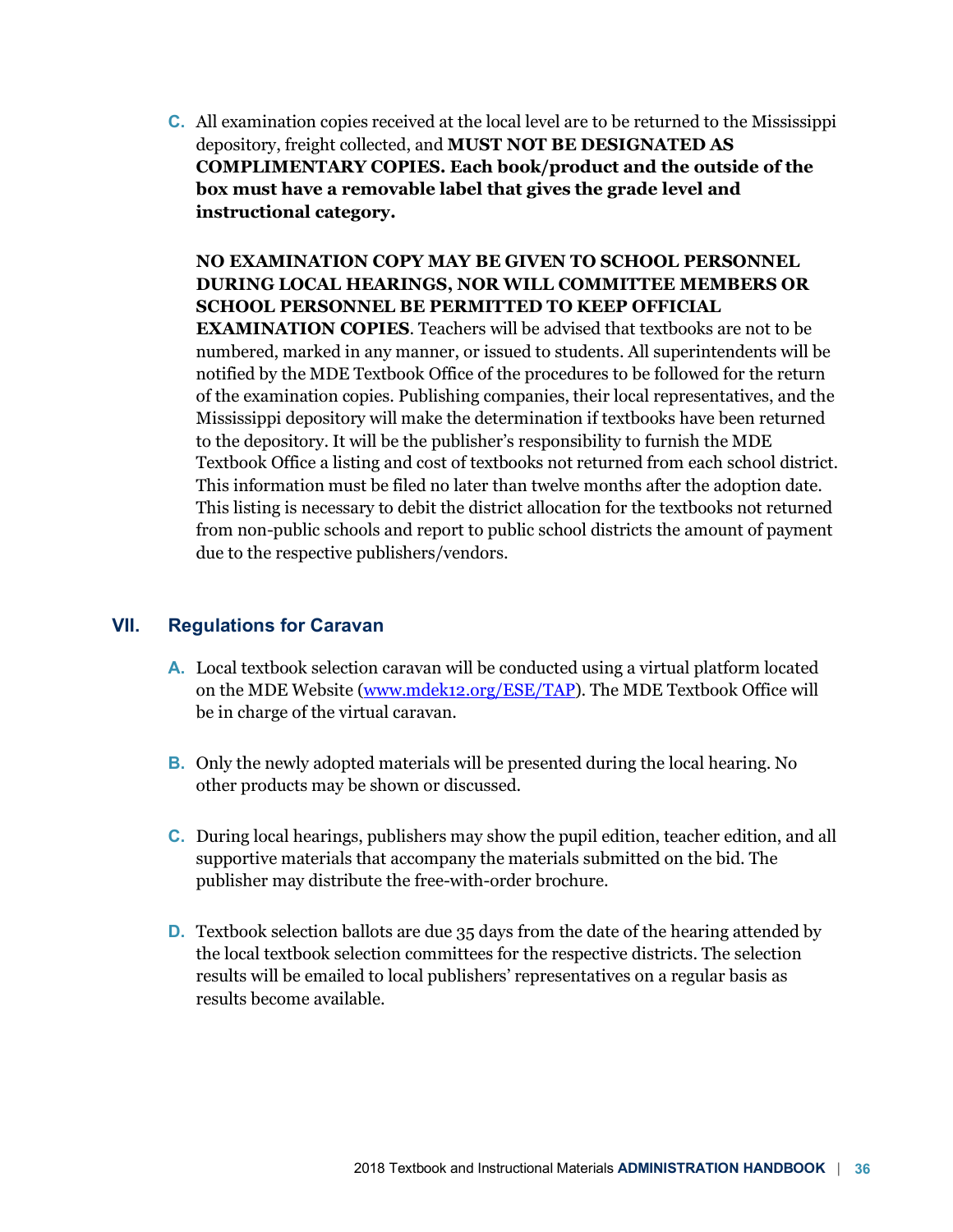### **VIII. Contracts with the State of Mississippi**

The bidder, or bidders, to whom contracts are awarded, will be required to **provide three copies** of the Official Mississippi Textbook Contract without change, addition, or modification. Publishers **must** also, make and execute a good and sufficient bond (executed in triplicate, Miss. Code Ann. § 37-43-25) payable to the State of Mississippi with a surety thereon. The amount of said bond as fixed by the MBE is \$2,500 plus \$500 per title or grade level. Publishers must execute the sufficient bond by the date specified.

The bidder or bidders to whom contracts are awarded by the State of Mississippi shall be required to execute contracts with a publishers' depository in Jackson, Mississippi, for the distribution of adopted textbooks. **A STOCK OF TEXTBOOKS SUFFICIENT TO MEET ALL REASONABLE AND IMMEDIATE DEMANDS SHALL BE HELD AT A MISSISSIPPI DEPOSITORY.**

Publishers should submit for adoption textbooks that will be available in ample supply on July 1 of the fiscal year after the adoption. It is the responsibility of the publisher to meet with depository personnel prior to the implementation of the contract to ensure that adequate copies of the adopted textbooks are on hand at the depository to meet anticipated needs.

Publishers/vendors with state-adopted textbooks are required to provide teacher editions, if published, to accompany the pupil editions requisitioned by the school district. One teacher edition per certified teacher per classroom is required. This requirement includes special education teachers, Advanced Placement teachers, and alternative education teachers.

#### **A. MANUSCRIPT/GALLEY PROOF**

If the finished textbook is not available by the date designated on the Adoption Calendar for Publishers, a publisher may submit a manuscript/galley proof. However, a bound official sample SHALL be filed with the MDE by 5:00 p.m. on the day preceding the adoption declaration by the MBE. Failure to meet this deadline will result in the textbook being removed from consideration for adoption. If the finished textbook becomes available after the manuscript/galley has been submitted, but before the presentation of the said textbook to the committee, the publisher's representative may hand deliver the finished textbook to the committee and pick up the manuscript/galley. When a manuscript/galley is submitted for review by the committee, **no substantive changes** may be made in the content. (Minimum changes may be made that do not affect the compatibility of textbooks.) MDE reserves the right to review and grant permission before any change can be made.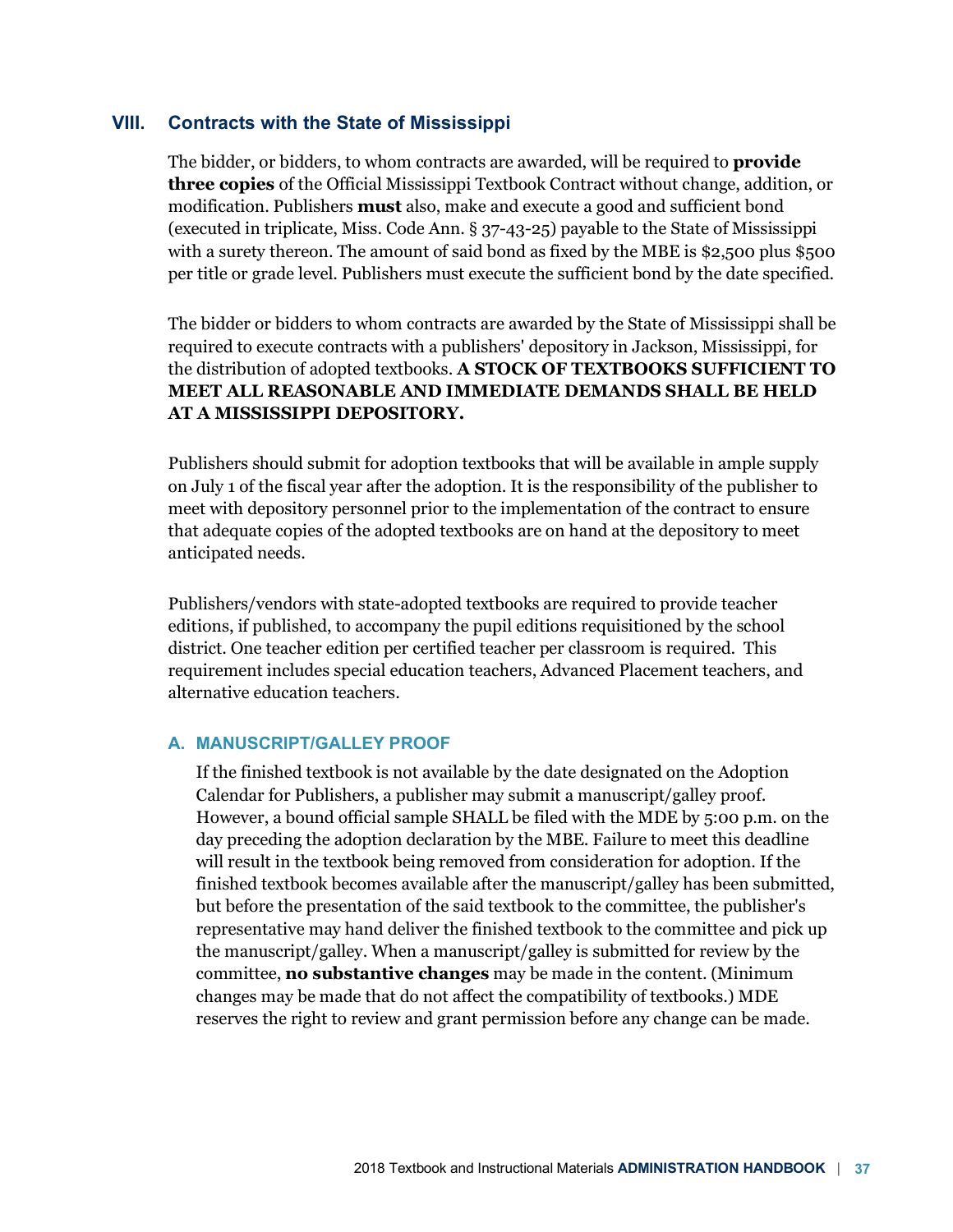#### **B. ADOPTION PERIOD**

The schools of Mississippi follow a five (5) year adoption cycle with the right of the board, in its discretion, to renew or extend the contract from year to year for a period not exceeding two (2) additional years (Miss. Code Ann. § 37-43-19 (c)). Textbooks adopted by the MBE will go under contract the following July 1.

#### **C. DURING THE ADOPTION PROCESS**

When a company has bid an item during the adoption process for sale or to be given with the product, it must sell the product for the full catalog price. If the item is specific to the state, then it cannot be given or sold until after the adoption process is complete.

#### **D. SUBSTITUTIONS DURING CONTRACT PERIOD**

The MBE permits a publisher to substitute an updated copyright at any time after an adoption or during a contract period provided the following conditions are met:

- 1. The substitution request is submitted in writing along with one copy of the revised student and teacher editions along with a revised FORM B or FORM M.
- 2. The textbook is compatible and may be used in the same classroom as the previous copyright.
- 3. There will be no price increase in the contracted amount.
- 4. Publishers keep in print the original (old) copyright for an adoption and also make available the substitution (new) copyright so that either copyright can be available to the schools for purchase and flexibility. Exceptions will be made on a book-by-book situation especially in Advanced Placement (AP) courses.
- 5. The new copyright must also have new teacher materials/resources or must be compatible with the old copyright.

## **IX. Violations**

If a publishing company violates any of the provisions of the handbook, such publishing/vending company's textbooks may not be considered for adoption; or the MBE may impose any other penalty deemed appropriate. According to Miss. Code Ann. § 37-43-57, except as may otherwise be provided in this chapter, any person willfully violating any of the provisions of this chapter shall be guilty of a misdemeanor, and upon conviction shall be punished by a fine of not less than Five Hundred Dollars (\$500.00) nor more than Five Thousand Dollars (\$5,000.00), or by imprisonment not to exceed twelve (12) months in the county jail, or by both, in the discretion of the court.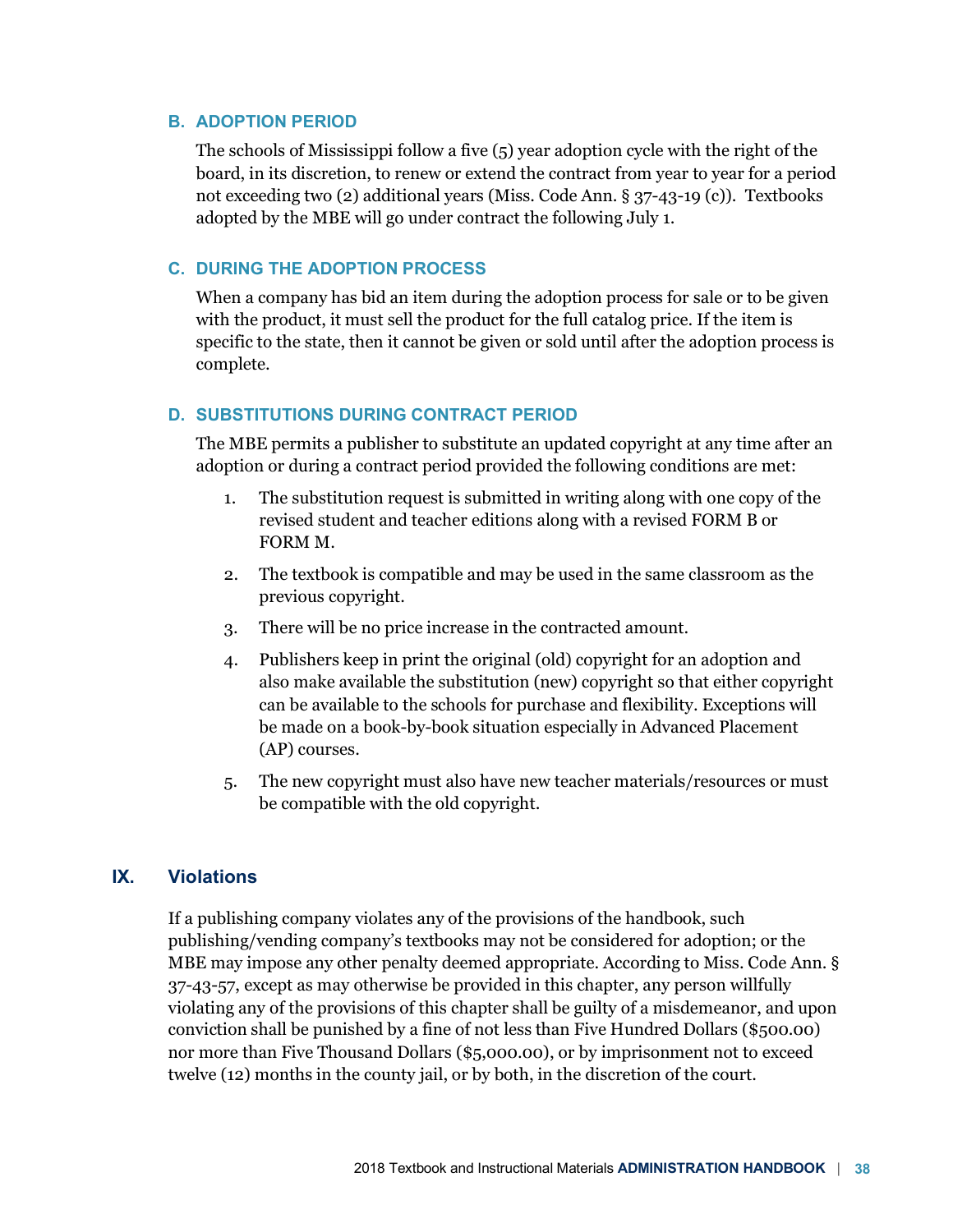# **X. Process to File a Complaint**

Any person who wishes to report a violation of the policies and procedures stated in the *Textbook and Instructional Materials Administration Handbook* should follow the process listed below:

- **A.** A written complaint letter must be received by the MDE Textbook Office; P. O. Box 771, Jackson, MS 39205-0771 within fourteen (14) calendar days after the person/company making the complaint has knowledge of the violation. The MDE will not investigate any complaints made after the deadline, and the MBE will not hear any matters concerning the complaint filed after the deadline. The complaint letter must indicate the policies and procedures being violated with a reference to the page and paragraph in the *Textbook and Instructional Materials Administration Handbook*. The complaint letter must include the name of the person/company that violated the rule, the date and location where the violation occurred and the signature of the individual making the complaint. Please give as much information as possible in order for the complaint to be investigated.
- **B.** The individual's signature on the letter constitutes a certificate that to the best of the individual's knowledge, information and belief there is good ground to support the complaint, and the complaint is not being made frivolously. If two (2) unsubstantiated complaints are made from the same person/company, that person/company will receive a written warning from the State Superintendent. If a third unsubstantiated complaint is made by the same person/company, the matter will be presented at a formal hearing before the MBE at its regularly conducted business meeting. The staff of the MDE will present evidence of the unsubstantiated complaints. The person/company making three (3) unsubstantiated complaints will be given an opportunity to present any information relevant to the unsubstantiated complaints. The Board members may ask questions of any person. The MBE will determine if one or more of the complaints were made frivolously. If the MBE determines the person/company made a frivolous complaint, the MBE may impose any penalty deemed appropriate. The person/company before the MBE will receive notification of the decision by Board Order.
- **C.** Within seven (7) business days of receipt of the complaint, the MDE Textbook Office will investigate the violation(s) and forward the findings to the Bureau Director of the Office of Elementary Education and Reading. The Bureau Director will review the staff's findings and make a recommendation to the Chief Academic Officer.
- **D.** The Chief Academic Officer will review the findings and request by certified mail a written response to the complaint from the person/company who has been reported as violating the policies and/or procedures. The person/company shall file